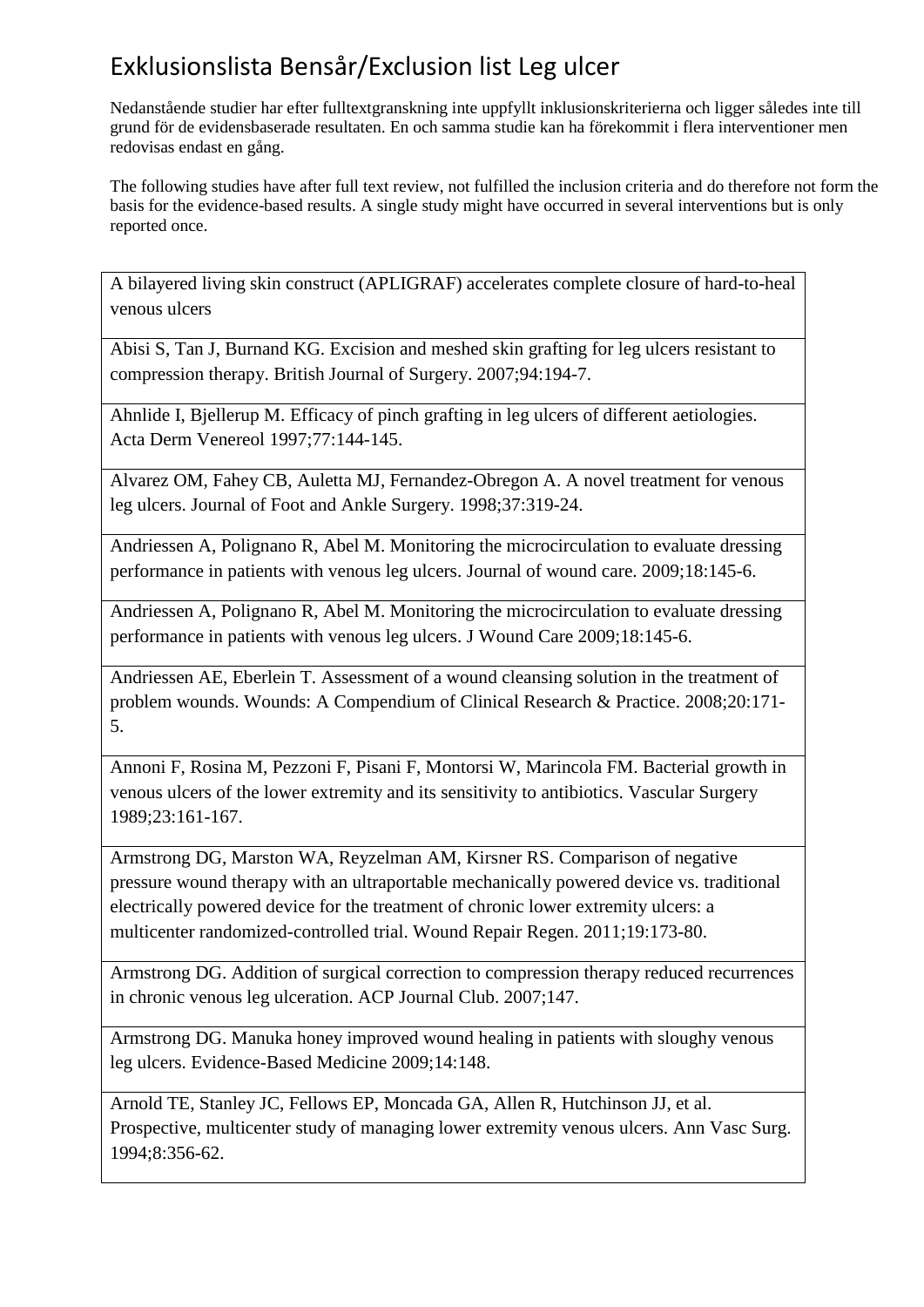Nedanstående studier har efter fulltextgranskning inte uppfyllt inklusionskriterierna och ligger således inte till grund för de evidensbaserade resultaten. En och samma studie kan ha förekommit i flera interventioner men redovisas endast en gång.

The following studies have after full text review, not fulfilled the inclusion criteria and do therefore not form the basis for the evidence-based results. A single study might have occurred in several interventions but is only reported once.

Arosio E, Ferrari G, Santoro L, Gianese F. A placebo-controlled, double-blind study of mesoglycan in the treatment of chronic venous ulcers. European Journal of Vascular and Endovascular Surgery 2001;22:365-372.

Aschwanden M, Jeanneret C, Koller MT, Thalhammer C, Bucher HC, Jaeger KA. Effect of prolonged treatment with compression stockings to prevent post-thrombotic sequelae: a randomized controlled trial. J Vasc Surg. 2008;47:1015-21.

Barbaud A, Collet E, Le C, C J, Meaume S, Gillois P. Contact allergy in chronic leg ulcers: results of a multicentre study carried out in 423 patients and proposal for an updated series of patch tests. Contact Dermatitis 2009;60:279-87.

Beckert S, Warnecke J, Zelenkova H, Kovnerystyy O, Stege H, Cholcha W, et al. Efficacy of topical pale sulfonated shale oil in the treatment of venous leg ulcers: a randomized, controlled, multicenter study. J Vasc Surg 2006;43:94-100.

Belcaro G, Cesarone MR, Nicolaides AN, De S, M T, Incandela L, et al. Treatment of venous ulcers with pentoxifylline: a 6-month randomized, double-blind, placebo controlled trial. Angiology 2002;53 Suppl 1:S45-7.

Belch J, Hiatt WR, Baumgartner I, Driver IV, Nikol S, Norgren L, et al. Effect of fibroblast growth factor NV1FGF on amputation and death: A randomised placebo-controlled trial of gene therapy in critical limb ischaemia. The Lancet. 2011;377:1929-37.

Berard A, Kahn SR, Abenhaim L. Is hormone replacement therapy protective for venous ulcer of the lower limbs? Pharmacoepidemiology and Drug Safety. 2001;10:245-51.

Berceli SA, Chan AK, Pomposelli FB, Jr, Gibbons GW, Campbell DR, et al. Efficacy of dorsal pedal artery bypass in limb salvage for ischemic heel ulcers. Journal of Vascular Surgery. 1999;30:499-508.

Betts J. 4 layer elastic bandages were more cost effective than multilayer inelastic bandages for healing venous leg ulcers. Evidence Based Nursing. 2005;8.

Bishop JB, Phillips LG, Mustoe TA, VanderZee AJ, Wiersema L, Roach DE, et al. A prospective randomized evaluator-blinded trial of two potential wound healing agents for the treatment of venous stasis ulcers. Journal of Vascular Surgery. 1992;16:251-7.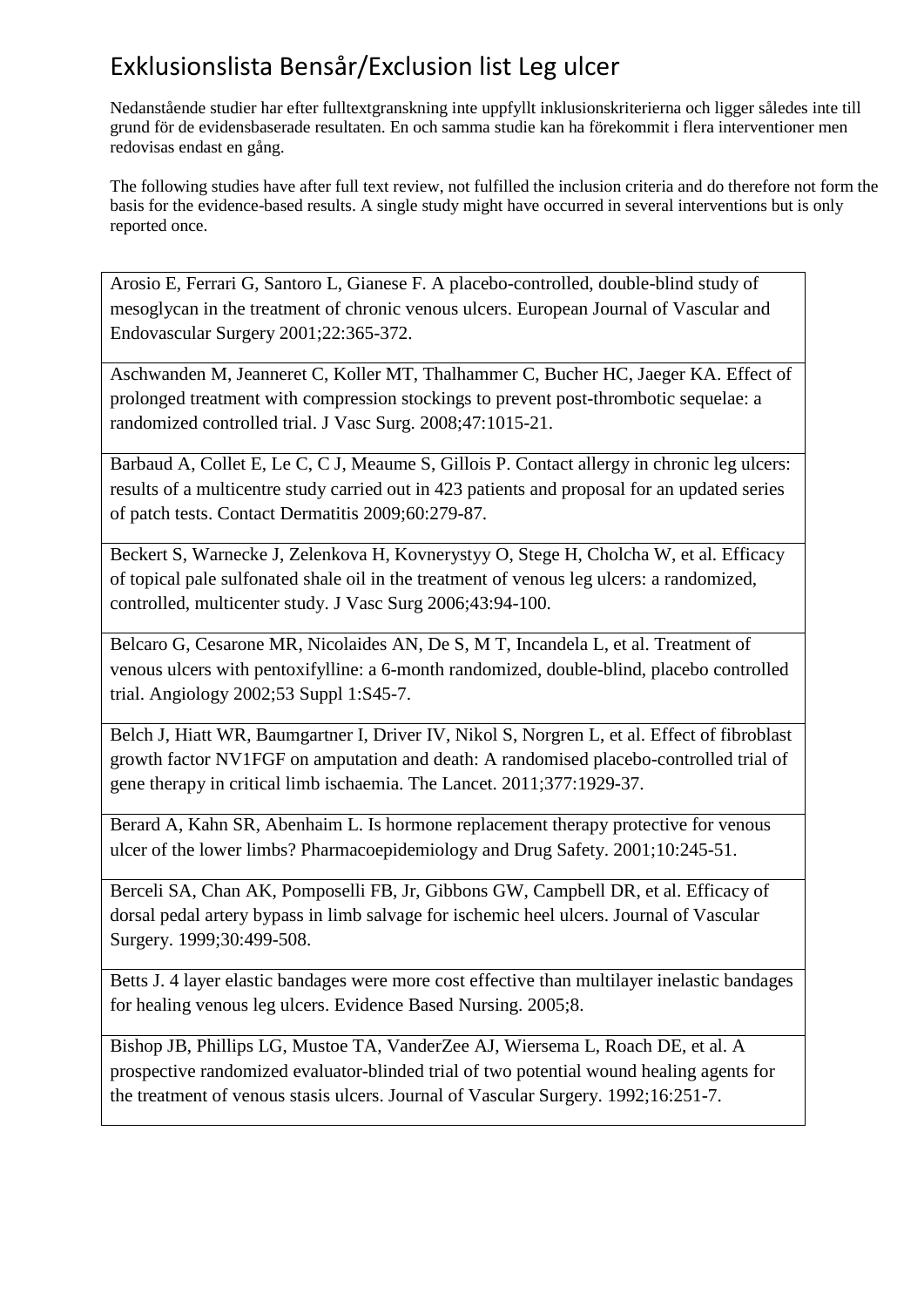Nedanstående studier har efter fulltextgranskning inte uppfyllt inklusionskriterierna och ligger således inte till grund för de evidensbaserade resultaten. En och samma studie kan ha förekommit i flera interventioner men redovisas endast en gång.

The following studies have after full text review, not fulfilled the inclusion criteria and do therefore not form the basis for the evidence-based results. A single study might have occurred in several interventions but is only reported once.

Bitsch M, Saunte DM, Lohmann M, Holstein PE, Jorgensen B, Gottrup F. Standardised method of surgical treatment of chronic leg ulcers. Scandinavian Journal of Plastic and Reconstructive Surgery and Hand Surgery. 2005;39:162-9.

Bizer LS, Ramos S, Weiss PR. A prospective randomized double blind study of perioperative antibiotic use in the grafting of ulcers of the lower extremity. Surgery Gynecology and Obstetrics 1992;175:113-114.

Brittenden J, Bradbury AW, Allan PL, Prescott RJ, Harper DR, Ruckley CV. Popliteal vein reflux reduces the healing of chronic venous ulcer. British Journal of Surgery. 1998;85:60- 2.

Brooks J, Ersser SJ, Lloyd A, Ryan TJ. Nurse-led education sets out to improve patient concordance and prevent recurrence of leg ulcers. Journal of wound care. 2004;13:111-6.

Burgess B. An investigation of hydrocolloids: a comparative prospective randomised trial of the performance of three hydrocolloid dressings. Professional Nurse. 1993;8:3-6.

Cabrera J, Redondo P, Becerra A, Garrido C, Cabrera, Jr., Garcia-Olmedo MA, et al. Ultrasound-guided injection of polidocanol microfoam in the management of venous leg ulcers. Arch Dermatol 2004;140:667-673.

Callam MJ, Harper DR, Dale JJ, Ruckley CV, Prescott RJ. A controlled trial of weekly ultrasound therapy in chronic leg ulceration. Lancet 1987;2:204-6.

Cassino R, Ricci E. Effectiveness of topical application of amino acids to chronic wounds: a prospective observational study. Journal of wound care. 2010;19:29-34.

Coccheri S, Scondotto G, Agnelli G, Aloisi D, Palazzini E, Zamboni V, et al. Randomised, double blind, multicentre, placebo controlled study of sulodexide in the treatment of venous leg ulcers. Thromb Haemost 2002;87:947-52.

Colgan MP, Dormandy JA, Jones PW, Schraibman IG, Shanik DG, Young RAL. Oxpentifylline treatment of venous ulcers of the leg. British Medical Journal 1990;300:972- 975.

Dale JJ, Ruckley CV, Harper DR, Gibson B, Nelson EA, Prescott RJ. Randomised, double blind placebo controlled trial of pentoxifylline in the treatment of venous leg ulcers. BMJ. 1999;319:875-8.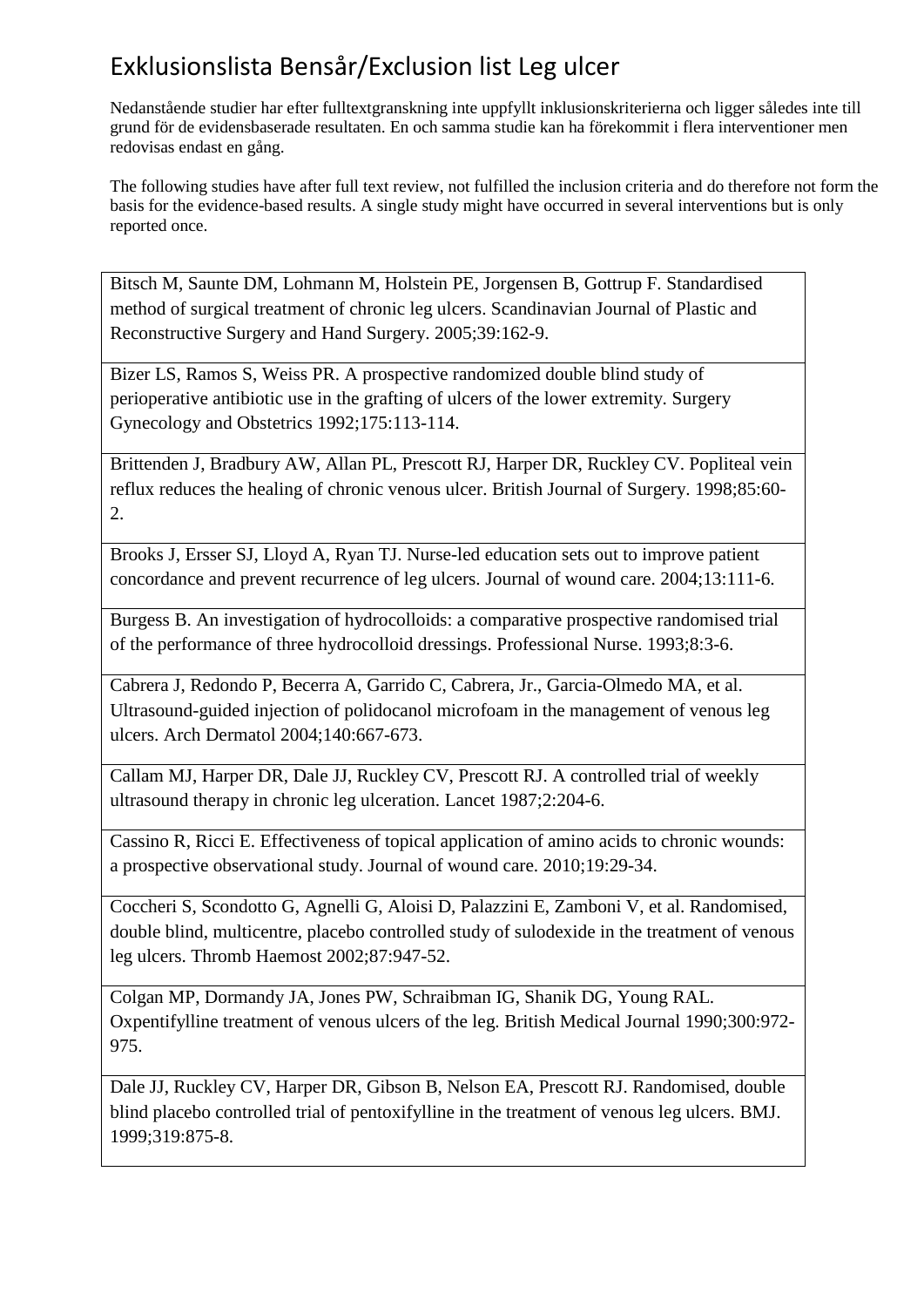Nedanstående studier har efter fulltextgranskning inte uppfyllt inklusionskriterierna och ligger således inte till grund för de evidensbaserade resultaten. En och samma studie kan ha förekommit i flera interventioner men redovisas endast en gång.

The following studies have after full text review, not fulfilled the inclusion criteria and do therefore not form the basis for the evidence-based results. A single study might have occurred in several interventions but is only reported once.

Dale JJ, Ruckley CV, Harper DR, Gibson B, Nelson EA, Prescott RJ. Randomised, double blind placebo controlled trial of pentoxifylline in the treatment of venous leg ulcers. BMJ: British Medical Journal;319:875-8.

Davis M. Larval therapy for leg ulcers. Journal of Pain and Palliative Care Pharmacotherapy 2010;24:58-59.

Davis P, Wood L, Wood Z, Eaton A, Wilkins J. Clinical experience with a glucose oxidasecontaining dressing on recalcitrant wounds. Journal of wound care. 2009;18:116-21.

Demling RH, Niezgoda JA, Haraway GD, Mostow EN. Small intestinal submucosa wound matrix and full-thickness venous ulcers: preliminary results. Wounds: A Compendium of Clinical Research & Practice 2004;16:18-22.

Dereure O, Czubek M, Combemale P. Efficacy and safety of hyaluronic acid in treatment of leg ulcers: a double-blind RCT. J Wound Care 2012;21:131-139.

Design of randomized controlled trials in the treatment of leg ulcers: More answers with fewer patients

Diehm C, Lawall H. Evaluation of Tielle hydropolymer dressings in the management of chronic exuding wounds in primary care. Int Wound J. 2005;2:26-35+7.

Dinn E, Henry M. Treatment of venous ulceration by injection sclerotherapy and compression hosiery: A 5-Year study. Phlebology 1992;7:23-26.

Dolibog P, Franek A, Taradaj J, Blaszczak E, Cierpka L. Efficiency of therapeutic ultrasound for healing venous leg ulcers in surgically-treated patients. Wounds: A Compendium of Clinical Research & Practice. 2008;20:334-40.

Douglas WS, Simpson NB. Guidelines for the management of chronic venous leg ulceration. Report of a multidisciplinary workshop. British Association of Dermatologists and the Research Unit of the Royal College of Physicians. Br J Dermatol 1995;132:446-52.

Dumville JC, Worthy G, Soares MO, Bland JM, Cullum N, Dowson C, et al. VenUS II: a randomised controlled trial of larval therapy in the management of leg ulcers. Health Technol Assess. 2009;13:1-182, iii.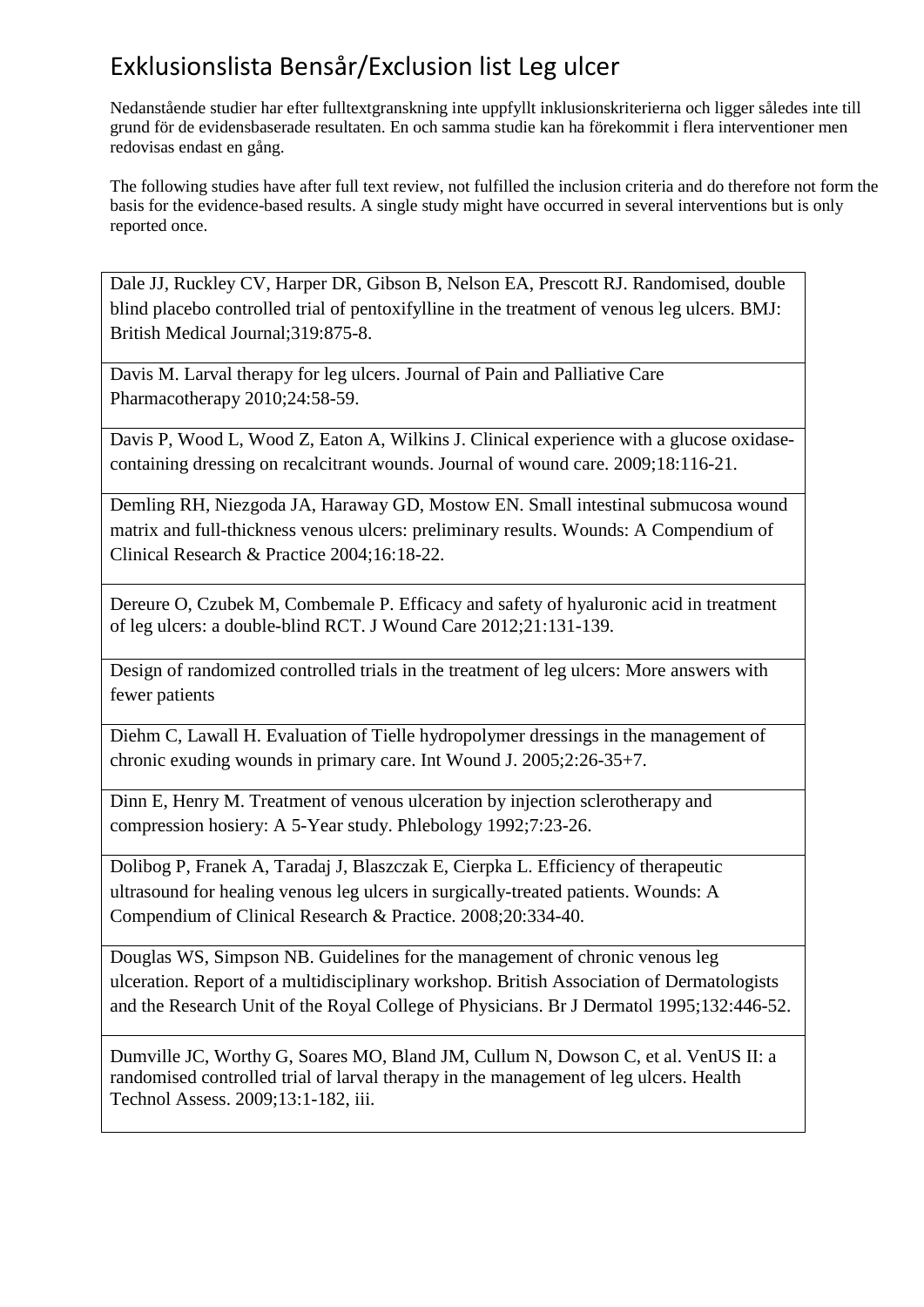Nedanstående studier har efter fulltextgranskning inte uppfyllt inklusionskriterierna och ligger således inte till grund för de evidensbaserade resultaten. En och samma studie kan ha förekommit i flera interventioner men redovisas endast en gång.

The following studies have after full text review, not fulfilled the inclusion criteria and do therefore not form the basis for the evidence-based results. A single study might have occurred in several interventions but is only reported once.

Dunford C. The use of honey-derived dressings to promote effective wound management. Prof Nurse 2005;Apr 20:35-8.

EMLA cream as a topical anesthetic for the repeated mechanical debridement of venous leg ulcers: a double-blind, placebo-controlled study

Escaleira R, Cardoso M, Rego J, Macedo P, Midoes A. Efficacy of a two-component compression system for the therapy of venous leg ulcers. J Wound Care 2010;19:104-9.

Falabella AF, Carson P, Eaglstein WH, Falanga V. The safety and efficacy of a proteolytic ointment in the treatment of chronic ulcers of the lower extremity. J Am Acad Dermatol. 1998;39:737-40.

Falanga V, Margolis D, Alvarez O, Auletta M, Maggiacomo F, Altman M, et al. Rapid healing of venous ulcers and lack of clinical rejection with an allogeneic cultured human skin equivalent. Human Skin Equivalent Investigators Group. Arch Dermatol. 1998;134:293-300.

Fassiadis N, Kapetanakis E, Law N. Etiology of leg ulcers, healing and recurrence rates in octo- and nonagenarians. International Angiology. 2002;21:193-5.

Franek A, Taradaj J, Cierpka L, Blaszczak E. High voltage stimulation for healing acceleration of venous leg ulcers: Usefulness after surgical treatment. Phlebologie 2005;34:255-260.

Franek A, Taradaj J, Polak A, Cierpka L, Blaszczak E. Efficacy of high voltage stimulation for healing of venous leg ulcers in surgically and conservatively treated patients. Phlebologie. 2006;35:127-33.

Franks PJ, Bosanquet N, Brown D, Straub J, Harper DR, Ruckley CV. Perceived health in a randomised trial of treatment for chronic venous ulceration. Eur J Vasc Endovasc Surg. 1999;17:155-9.

Franks PJ, Moffatt CJ, Connolly M, Bosanquet N, Oldroyd M, Greenhalgh RM, et al. Community leg ulcer clinics: Effect on quality of life. Phlebology. 1994;9:83-6.

Franks PJ, Moffatt CJ, Doherty DC, Williams AF, Jeffs E, Mortimer PS. Assessment of health-related quality of life in patients with lymphedema of the lower limb. Wound Repair and Regeneration. 2006;14:110-8.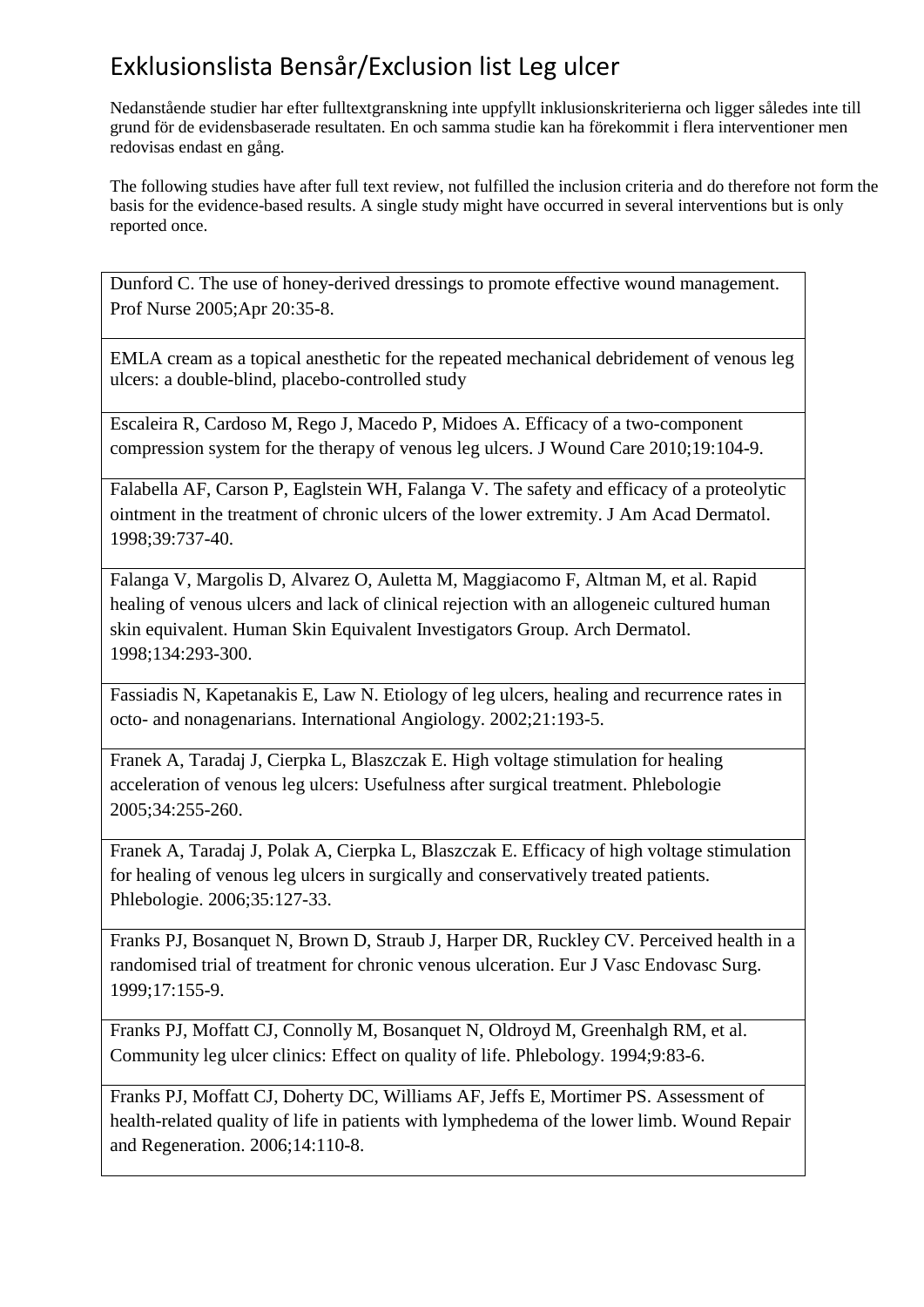Nedanstående studier har efter fulltextgranskning inte uppfyllt inklusionskriterierna och ligger således inte till grund för de evidensbaserade resultaten. En och samma studie kan ha förekommit i flera interventioner men redovisas endast en gång.

The following studies have after full text review, not fulfilled the inclusion criteria and do therefore not form the basis for the evidence-based results. A single study might have occurred in several interventions but is only reported once.

Franks PJ, Moffatt CJ. Health related quality of life in patients with venous ulceration: Use of the Nottingham health profile. Quality of Life Research. 2001;10:693-700.

Franks PJ, Moody M, Moffatt CJ, Martin R, Blewett R, Seymour E, et al. Randomized trial of cohesive short-stretch versus four-layer bandaging in the management of venous ulceration. Wound Repair & Regeneration. 2004;12:157-62.

Franks PJ, Moody M, Moffatt CJ, Patton J, Bradley L, Chaloner D, et al. Quality of life in a trial of short stretch versus four-layer bandaging in the management of chronic venous ulceration. Phlebology. 2004;19:87-91.

Franks PJ, Oldroyd MI, Dickson D, Sharp EJ, Moffatt CJ. Risk factors for leg ulcer recurrence: a randomized trial of two types of compression stocking. Age Ageing 1995;24:490-4.

Gethin G, Cowman S. Manuka honey vs hydrogel -- a prospective, open label, multicentre, randomised controlled trial to compare desloughing efficacy and healing outcomes in venous ulcers. Journal of Clinical Nursing. 2009;18:466-74.

Glinski W, Chodynicka B, Roszkiewicz J, Bogdanowski T, Lecewicz-Torun B, Kaszuba A, et al. The beneficial augmentative effect of micronised purified flavonoid fraction (MPFF) on the healing of leg ulcers: An open, multicentre, controlled, randomised study. Phlebology. 1999;14:151-7.

Goedkoop R, Juliet R, You PHK, Daroczy J, De R, K P, et al. Wound stimulation by growth-arrested human keratinocytes and fibroblasts: HP802-247, a new-generation allogeneic tissue engineering product. Dermatology. 2010;220:114-20.

Gohel MS, Barwell JR, Earnshaw JJ, Heather BP, Mitchell DC, Whyman MR, et al. Randomized clinical trial of compression plus surgery versus compression alone in chronic venous ulceration (ESCHAR study)--haemodynamic and anatomical changes. Br J Surg. 2005;92:291-7.

Gottrup F, Jorgensen B, Karlsmark T, Sibbald RG, Rimdeika R, Harding K, et al. Reducing wound pain in venous leg ulcers with Biatain Ibu: a randomized, controlled double-blind clinical investigation on the performance and safety. Wound Repair Regen. 2008;16:615- 25.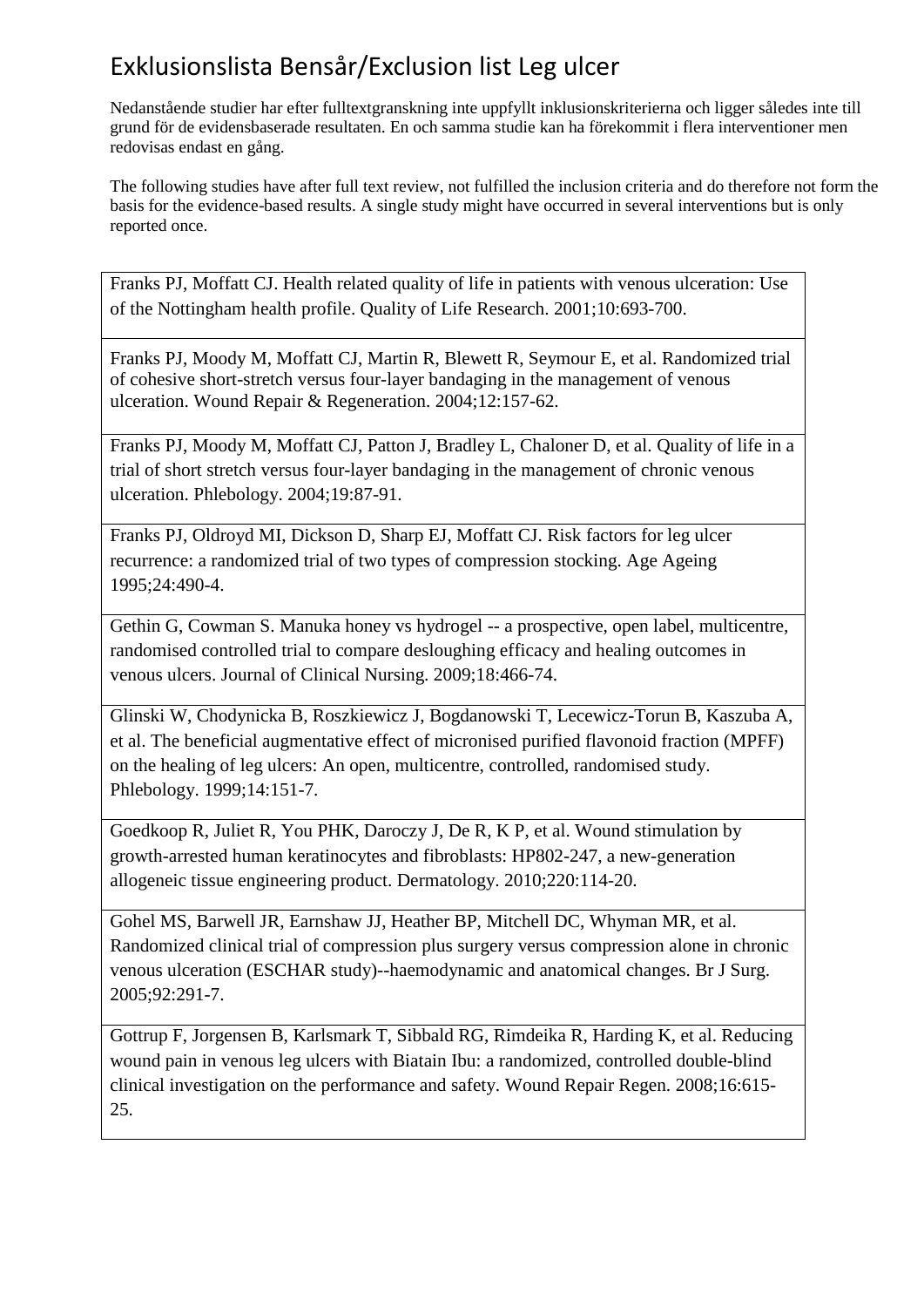Nedanstående studier har efter fulltextgranskning inte uppfyllt inklusionskriterierna och ligger således inte till grund för de evidensbaserade resultaten. En och samma studie kan ha förekommit i flera interventioner men redovisas endast en gång.

The following studies have after full text review, not fulfilled the inclusion criteria and do therefore not form the basis for the evidence-based results. A single study might have occurred in several interventions but is only reported once.

Gottrup F, Jorgensen B, Karlsmark T, Sibbald RG, Rimdeika R, Harding K, et al. Less pain with Biatain-Ibu: initial findings from a randomised, controlled, double-blind clinical investigation on painful venous leg ulcers. Int Wound J. 2007;4 Suppl 1:24-34.

Grabs AJ, Wakely MC, Nyamekye I, Ghauri ASK, Poskitt KR. Colour duplex ultrasonography in the rational management of chronic venous leg ulcers. British Journal of Surgery 1996;83:1380-1382.

Greguric S, Budimcic D, Soldo-Belic A, Tudoric M, Baricevic B, Cajkovac V, et al. Hydrocolloid dressing versus a conventional dressing using magnesium sulphate paste in the management of venous leg ulcers. Acta Dermatovenerologica Croatica 1994;2:65-71.

Guan H, Wang Y, Zhang B, Ye W, Fu W, Liang W, et al. Comparison of beraprost and ticlopidine in Chinese patients with chronic peripheral arterial occlusion: a multicenter, single-blind, randomized, controlled study. Current Therapeutic Research 2003;64:488-503.

Guarnera G, Tinelli G, Abeni D, Di P, Sampogna F, Tabolli S. Pain and quality of life in patients with vascular leg ulcers: an Italian multicentre study. Journal of wound care. 2007;16:347-51.

Guest M, Smith JJ, Sira MS, Madden P, Greenhalgh RM, Davies AH. Venous ulcer healing by four-layer compression bandaging is not influenced by the pattern of venous incompetence. British Journal of Surgery. 1999;86:1437-40.

Hamel-Desnos CM, Guias BJ, Desnos PR, Mesgard A. Foam sclerotherapy of the saphenous veins: randomised controlled trial with or without compression. Eur J Vasc Endovasc Surg. 2010;39:500-7.

Handfield-Jones SE, Grattan CE, Simpson RA, Kennedy CT. Comparison of a hydrocolloid dressing and paraffin gauze in the treatment of venous ulcers. Br J Dermatol. 1988;118:425-7.

Harding K, Gottrup F, Jawien A, Mikosinski J, Twardowska-Saucha K, Kaczmarek S, et al. A prospective, multi-centre, randomised, open label, parallel, comparative study to evaluate effects of AQUACEL(registered trademark) Ag and Urgotul(registered trademark) Silver dressing on healing of chronic venous leg ulcers. Int Wound J 2012;9:285-294.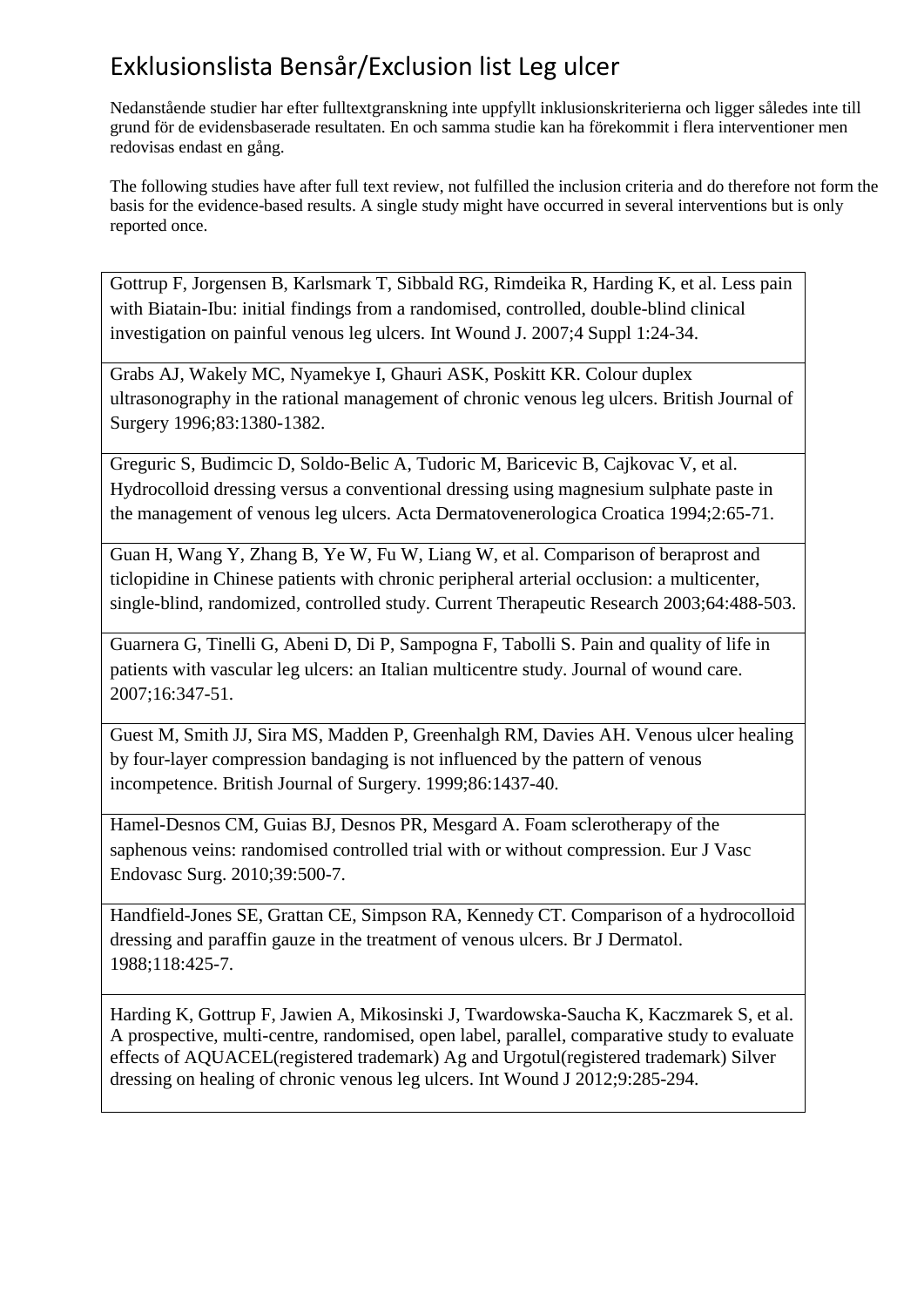Nedanstående studier har efter fulltextgranskning inte uppfyllt inklusionskriterierna och ligger således inte till grund för de evidensbaserade resultaten. En och samma studie kan ha förekommit i flera interventioner men redovisas endast en gång.

The following studies have after full text review, not fulfilled the inclusion criteria and do therefore not form the basis for the evidence-based results. A single study might have occurred in several interventions but is only reported once.

Harding K, Sumner M, Cardinal M. A prospective, multicentre, randomised controlled study of human fibroblast-derived dermal substitute (Dermagraft) in patients with venous leg ulcers. Int Wound J 2013;10:132-137.

Harding KG, Krieg T, Eming SA, Flour ML, Jawien A, Cencora A, et al. Efficacy and safety of the freeze-dried cultured human keratinocyte lysate, LyphoDerm 0.9%, in the treatment of hard-to-heal venous leg ulcers. Wound Repair Regen 2005;13:138-47.

Harma M, Asko-Seljavaara S, Lauharanta J. Surgical treatment of chronic leg ulcers [11]. Acta Derm Venereol 1994;74:484-485.

Healing rates and cost efficacy of outpatient compression treatment for leg ulcers associated with venous insufficiency

Heinen M, Borm G, van der V, Carine, Evers A, Oostendorp R, et al. The Lively Legs selfmanagement programme increased physical activity and reduced wound days in leg ulcer patients: Results from a randomized controlled trial. International Journal of Nursing Studies. 2012;49:151-61.

Heinen MM, Van Der V, De R, M JM, Uden CJT, Evers AWM, et al. Physical activity and adherence to compression therapy in patients with venous leg ulcers. Arch Dermatol. 2007;143:1283-8.

Heising S, Haase H, Sippel K, Riedel F, Junger M. Cutaneous vasomotion in patients with chronic venous insufficiency and the influence of compression therapy. Clinical Hemorheology and Microcirculation. 2009;41:57-66.

Herberger K, Franzke N, Blome C, Kirsten N, Augustin M. Efficacy, tolerability and patient benefit of ultrasound-assisted wound treatment versus surgical debridement: a randomized clinical study. Dermatology 2011;222:244-9.

Hildenbrand T, Idzko M, Panther E, Norgauer J, Herouy Y. Treatment of nonhealing leg ulcers with fibrin-stabilizing factor XIII: A case report [3]. Dermatologic Surgery. 2002;28:1098-9.

Hill DP, Poore S, Wilson J, Robson MC, Cherry GW. Initial healing rates of venous ulcers: Are they useful as predictors of healing? Am J Surg. 2004;188:22S-5S.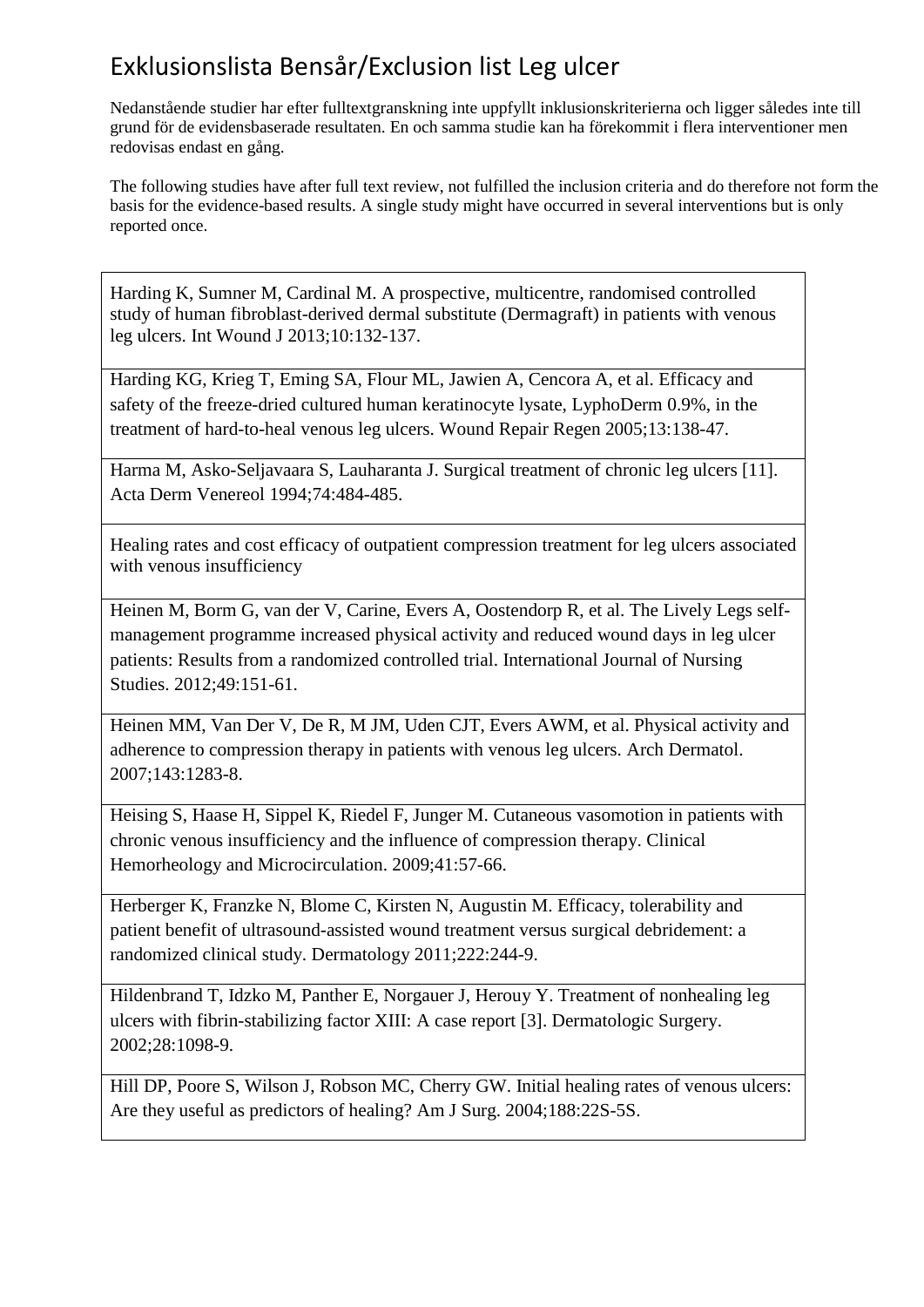Nedanstående studier har efter fulltextgranskning inte uppfyllt inklusionskriterierna och ligger således inte till grund för de evidensbaserade resultaten. En och samma studie kan ha förekommit i flera interventioner men redovisas endast en gång.

The following studies have after full text review, not fulfilled the inclusion criteria and do therefore not form the basis for the evidence-based results. A single study might have occurred in several interventions but is only reported once.

Hommel L, Ruffieux P, Saurat JH. Treatment of chronic leg ulcers by grafts: A long-term evaluation. Dermatology 1996;193:160.

Humphreys ML, Stewart AHR, Gohel MS, Taylor M, Whyman MR, Poskitt KR. Management of mixed arterial and venous leg ulcers. British Journal of Surgery. 2007;94:1104-7.

Iida O, Soga Y, Hirano K, Kawasaki D, Suzuki K, Miyashita Y, et al. Long-term results of direct and indirect endovascular revascularization based on the angiosome concept in patients with critical limb ischemia presenting with isolated below-the-knee lesions. J Vasc Surg 2012;55:363-370 e5.

Iida O, Soga Y, Hirano K, Kawasaki D, Suzuki K, Miyashita Y, et al. Midterm outcomes and risk stratification after endovascular therapy for patients with critical limb ischaemia due to isolated below-the-knee lesions. European Journal of Vascular and Endovascular Surgery. 2012;43:313-21.

Jankunas V, Bagdonas R, Samsanavicius D, Rimdeika R. An analysis of the effectiveness of skin grafting to treat chronic venous leg ulcers. Wounds: A Compendium of Clinical Research & Practice. 2007;19:128-37.

Johannsen F, Gam AN, Karlsmark T. Ultrasound therapy in chronic leg ulceration: a metaanalysis. Wound Repair Regen. 1998;6:121-6.

Johnson M. Healing determinants in older people with leg ulcers. Research in Nursing & Health 1995;18:395-403.

Jones KR. Wound healing in older adults. Aging Health. 2009;5:851-66.

Jull A, Walker N, Parag V, Molan P, Rodgers A. Randomized clinical trial of honeyimpregnated dressings for venous leg ulcers. British Journal of Surgery 2008;95:175-182.

Junger M, Wollina U, Kohnen R, Rabe E. Efficacy and tolerability of an ulcer compression stocking for therapy of chronic venous ulcer compared with a below-knee compression bandage: results from a prospective, randomized, multicentre trial. Curr Med Res Opin 2004;20:1613-23.

Kantonen I, Lepantalo M, Luther M, Salenius JP, Ylonen K, Kaarne M, et al. Factors affecting the results of surgery for chronic critical leg ischemia - A nationwide survey. Journal of Vascular Surgery. 1998;27:940-7.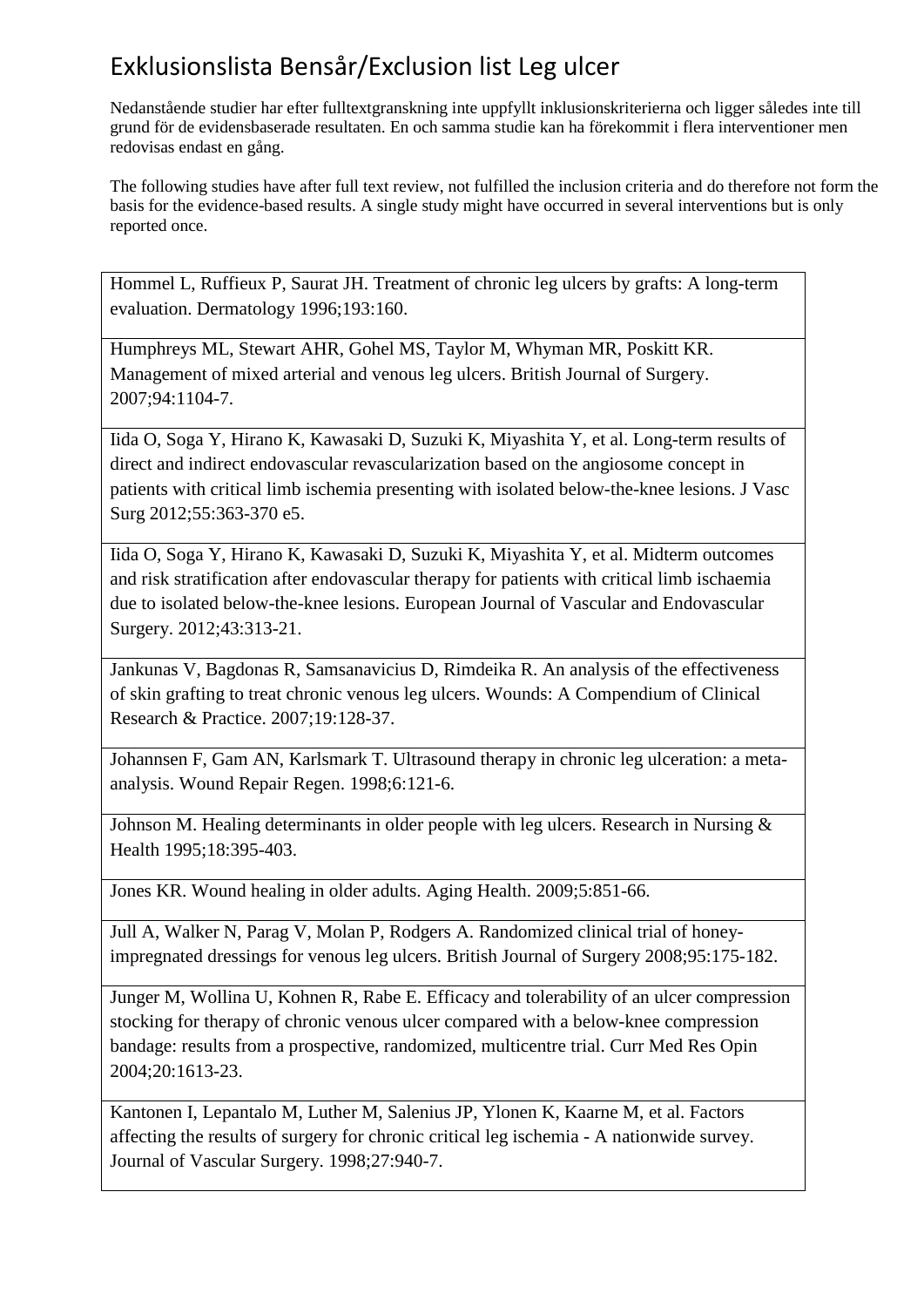Nedanstående studier har efter fulltextgranskning inte uppfyllt inklusionskriterierna och ligger således inte till grund för de evidensbaserade resultaten. En och samma studie kan ha förekommit i flera interventioner men redovisas endast en gång.

The following studies have after full text review, not fulfilled the inclusion criteria and do therefore not form the basis for the evidence-based results. A single study might have occurred in several interventions but is only reported once.

Karimi L, Miller C, Kapp S, Newall N, Lewin G, Carville K, et al. Client perceptions of two types of antimicrobial dressings and compressions bandaging. Wound Practice & Research. 2010;18:124-32.

Katelaris PM, Fletcher JP, Little JM, McEntyre RJ, Jeffcoate KW. Electrical stimulation in the treatment of chronic venous ulceration. Australian and New Zealand Journal of Surgery 1987;57:605-607.

Kecelj L, Perme MP, Jezersek M, Mozina J, Pavlovic MD, Lunder T. Initial healing rates as predictive factors of venous ulcer healing: the use of a laser-based three-dimensional ulcer measurement. Wound Repair & Regeneration. 2008;16:507-12.

Kelechi TJ, Mueller M, Zapka JG, King DE. The effect of a cryotherapy gel wrap on the microcirculation of skin affected by chronic venous disorders. J Adv Nurs. 2011;67:2337- 49.

Kerihuel JC. Effect of activated charcoal dressings on healing outcomes of chronic wounds. J Wound Care 2010;19:208, 210-2, 214.

Kerstein MD, Brem H, Giovino KB, Sabolinski M. Development of a severity scale for evaluating the need for Graftskin in nonhealing venous ulcers. Adv Skin Wound Care. 2002;15:66-71.

Kikta MJ, Schuler JJ, Meyer JP, Durham JR, Eldrup-Jorgensen J, Schwarcz TH, et al. A prospective, randomized trial of Unna's boots versus hydroactive dressing in the treatment of venous stasis ulcers. Journal of Vascular Surgery 1988;7:478-483.

Kirsner RS, Marston WA, Snyder RJ, Lee TD, Cargill DI, Slade HB. Spray-applied cell therapy with human allogeneic fibroblasts and keratinocytes for the treatment of chronic venous leg ulcers: a phase 2, multicentre, double-blind, randomised, placebo-controlled trial. Lancet 2012;380:977-985.

Kjaer ML, Jorgensen B, Karlsmark T, Holstein P, Simonsen L, Gottrup F. Does the pattern of venous insufficiency influence healing of venous leg ulcers after skin transplantation? European Journal of Vascular and Endovascular Surgery. 2003;25:562-7.

Klinkert P, Schepers A, Burger DHC, Van B, J H, Breslau PJ. Vein versus polytetrafluoroethylene in above-knee femoropopliteal bypass grafting: Five-year results of a randomized controlled trial. Journal of Vascular Surgery. 2003;37:149-55.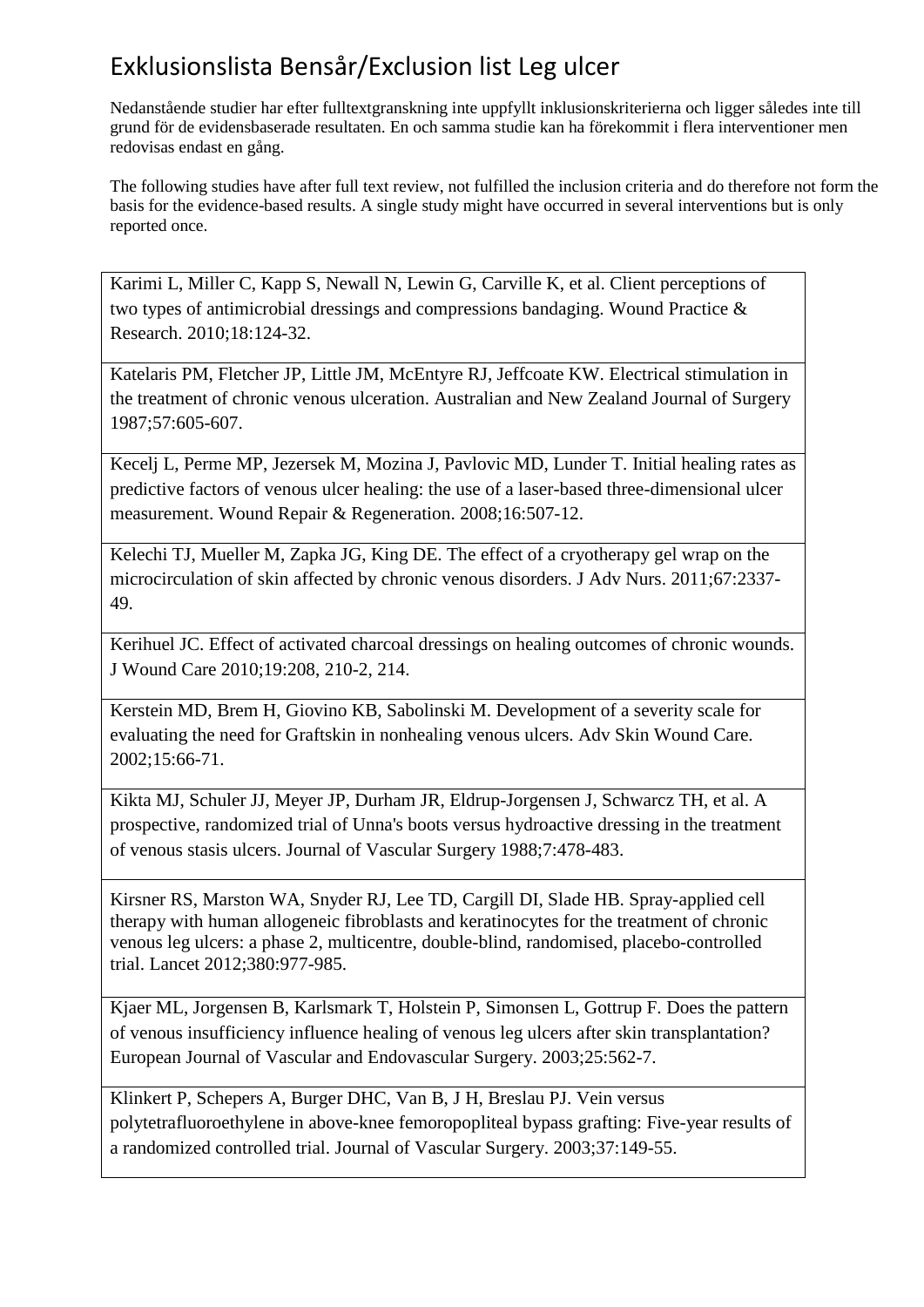Nedanstående studier har efter fulltextgranskning inte uppfyllt inklusionskriterierna och ligger således inte till grund för de evidensbaserade resultaten. En och samma studie kan ha förekommit i flera interventioner men redovisas endast en gång.

The following studies have after full text review, not fulfilled the inclusion criteria and do therefore not form the basis for the evidence-based results. A single study might have occurred in several interventions but is only reported once.

Koksal C, Bozkurt AK. Combination of hydrocolloid dressing and medical compression stocking versus Unna's boot for the treatment of venous leg ulcers. Swiss Medical Weekly. 2003;133:364-8.

Kopera D, Kokol R, Berger C, Haas J. Low level laser: does it influence wound healing in venous leg ulcers? A randomized, placebo-controlled, double-blind study. Br J Dermatol. 2005;152:1368-70.

Kotz P, Fisher J, McCluskey P, Hartwell SD, Dharma H. Use of a new silver barrier dressing, ALLEVYNparallelogram open Ag in exuding chronic wounds. Int Wound J. 2009;6:186-94.

Kulkarni SR, Barwell JR, Gohel MS, Bulbulia RA, Whyman MR, Poskitt KR. Residual Venous Reflux after Superficial Venous Surgery Does Not Predict Ulcer Recurrence. European Journal of Vascular and Endovascular Surgery. 2007;34:107-11.

Kulkarni SR, Gohel MS, Wakely C, Minor J, Poskitt KR, Whyman MR. The Ulcerated Leg Severity Assessment score for prediction of venous leg ulcer healing. Br J Surg. 2007;94:189-93.

Kurd SK, Hoffstad OJ, Bilker WB, Margolis DJ. Evaluation of the use of prognostic information for the care of individuals with venous leg ulcers or diabetic neuropathic foot ulcers. Wound Repair Regen. 2009;17:318-25.

Kurring PA, Roberts CD, Quinlan D. Evaluation of a hydrocellular dressing in the management of exuding wounds in the community. British Journal of Nursing 1994;3:1049-50, 1052.

Labropoulos N, Wang ED, Lanier ST, Khan SU. Factors associated with poor healing and recurrence of venous ulceration. Plast Reconstr Surg. 2012;129:179-86.

Landsman AS, Cook J, Cook E, Landsman AR, Garrett P, Yoon J, et al. A retrospective clinical study of 188 consecutive patients to examine the effectiveness of a biologically active cryopreserved human skin allograft (TheraSkin(R)) on the treatment of diabetic foot ulcers and venous leg ulcers. Foot Ankle Spec. 2011;4:29-41.

Laudanska H, Gustavson B. In-patient treatment of chronic varicose venous ulcers. A randomized trial of cadexomer iodine versus standard dressings. Journal of International Medical Research 1988;16:428-435.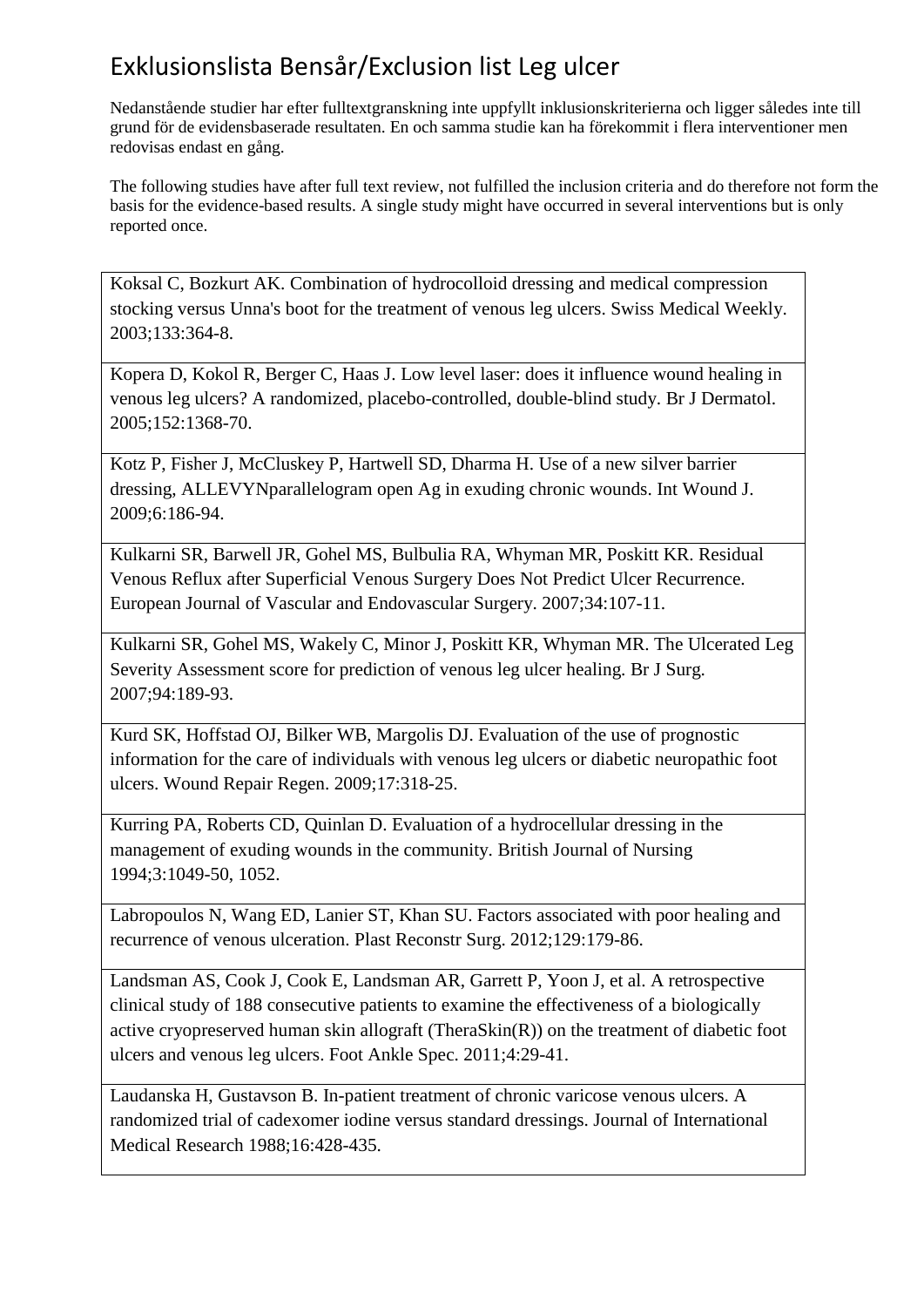Nedanstående studier har efter fulltextgranskning inte uppfyllt inklusionskriterierna och ligger således inte till grund för de evidensbaserade resultaten. En och samma studie kan ha förekommit i flera interventioner men redovisas endast en gång.

The following studies have after full text review, not fulfilled the inclusion criteria and do therefore not form the basis for the evidence-based results. A single study might have occurred in several interventions but is only reported once.

Lazareth I, Meaume S, Sigal-Grinberg ML, Combemale P, Le G, Zagnoli A, et al. The role of a silver releasing lipido-colloid contact layer in venous leg ulcers presenting inflammatory signs suggesting heavy bacterial colonization: results of a randomized controlled study. Wounds: A Compendium of Clinical Research & Practice 2008;20:158- 66.

Leonard S, McCluskey P, Long S, Butters V, Winter R, Smith G. An evaluation of Allevyn(trademark) Adhesive and Non-Adhesive foam dressings. Wounds UK. 2009;5:17- 26.

Lin JC, Iafrati MD, O'Donnell, Jr., T F, Estes JM, Mackey WC. Correlation of duplex ultrasound scanning-derived valve closure time and clinical classification in patients with small saphenous vein reflux: Is lesser saphenous vein truly lesser? Journal of Vascular Surgery. 2004;39:1053-8.

Lindholm C, Bjellerup M, Christensen OB, Zederfeldt B. Leg and foot ulcers. Nursing care in Malmo, Sweden. Acta Derm Venereol 1992;72:224-226.

Lippmann HI, Fishman LM, Farrar RH, Bernstein RK, Zybert PA. Edema control in the management of disabling chronic venous insufficiency. Archives of Physical Medicine and Rehabilitation 1994;75:436-441.

Lurie F, Kistner RL. Trends in patient reported outcomes of conservative and surgical treatment of primary chronic venous disease contradict current practices. Ann Surg. 2011;254:363-7.

Lyon RT, Veith FJ, Bolton L, Machado F. Clinical benchmark for healing of chronic venous ulcers. Venous Ulcer Study Collaborators. Am J Surg 1998;176:172-5.

MacKenzie RK, Brown DA, Allan PL, Bradbury AW, Ruckley CV. A comparison of patients who developed venous leg ulceration before and after their 50th birthday. European Journal of Vascular and Endovascular Surgery. 2003;26:176-8.

Maggio G, Armenio A, Ruccia F, Giglietto D, Pascone M, Ribatti D. A new protocol for the treatment of the chronic venous ulcers of the lower limb. Clin Exp Med. 2012;12:55-60.

Magnusson MB, Nelzen O, Risberg B, Sivertsson R. A colour Doppler ultrasound study of venous reflux in patients with chronic leg ulcers. European Journal of Vascular and Endovascular Surgery. 2001;21:353-60.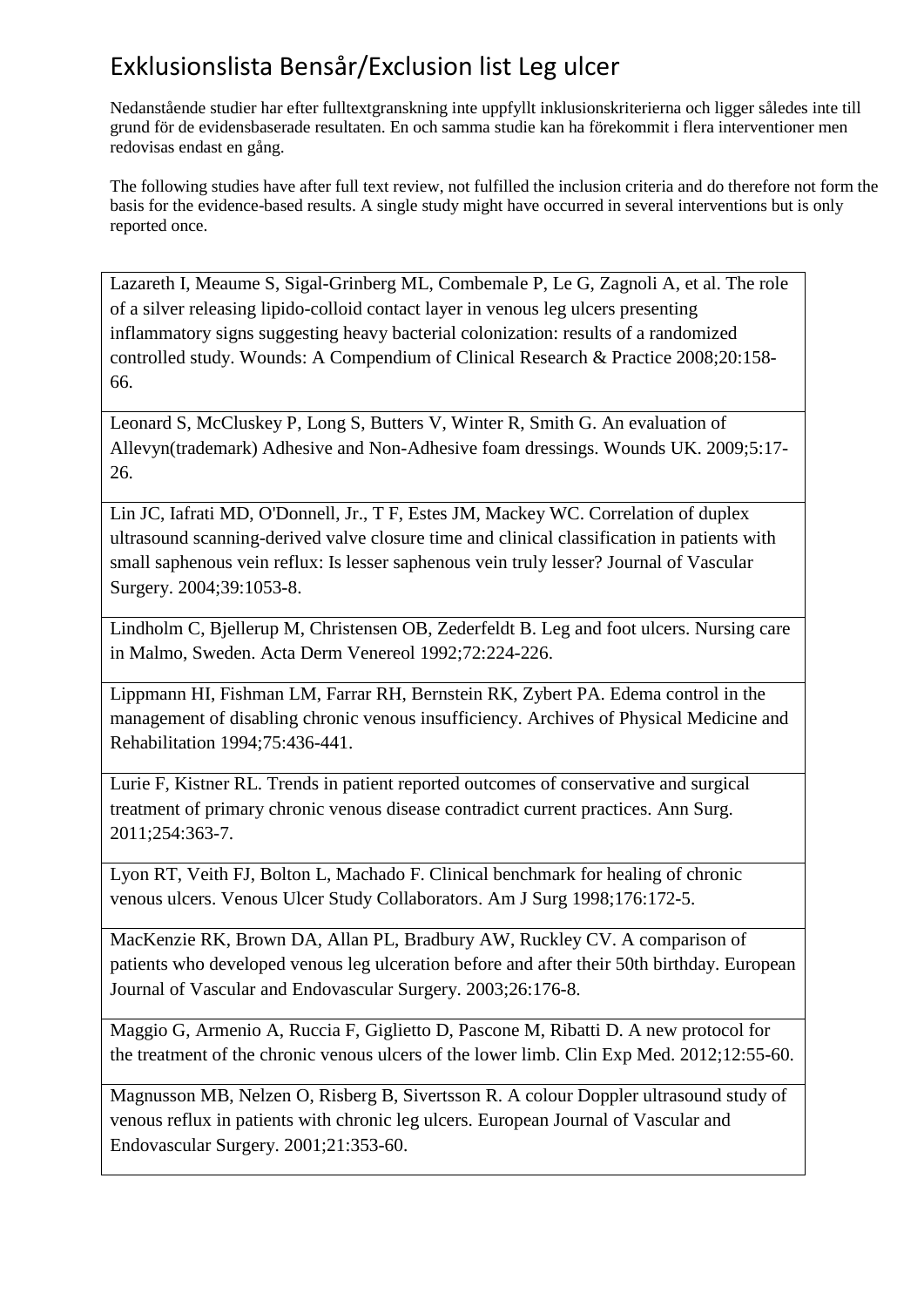Nedanstående studier har efter fulltextgranskning inte uppfyllt inklusionskriterierna och ligger således inte till grund för de evidensbaserade resultaten. En och samma studie kan ha förekommit i flera interventioner men redovisas endast en gång.

The following studies have after full text review, not fulfilled the inclusion criteria and do therefore not form the basis for the evidence-based results. A single study might have occurred in several interventions but is only reported once.

Mansson T. Double bandage with ointment stocking as therapy for venous leg ulcers. Journal of Dermatological Treatment 1994;5:123-126.

Margolis DJ, Allen-Taylor L, Hoffstad O, Berlin JA. The accuracy of venous leg ulcer prognostic methods in a wound care system. Wound Repair & Regeneration. 2004;12:163- 8.

Margolis DJ, Berlin JA, Strom BL. Risk factors associated with the failure of a venous leg ulcer to heal. Arch Dermatol. 1999;135:920-6.

Margolis DJ, Berlin JA, Strom BL. Which venous leg ulcers will heal with limb compression bandages? American Journal of Medicine. 2000;109:15-9.

Margolis DJ, Knauss J, Bilker W. Medical conditions associated with venous leg ulcers. British Journal of Dermatology. 2004;150:267-73.

Marston WA, Davies SW, Armstrong B, Farber MA, Mendes RC, Fulton JJ, et al. Natural history of limbs with arterial insufficiency and chronic ulceration treated without revascularization. J Vasc Surg. 2006;44:108-14.

Mayberry JC, Moneta GL, Taylor, Jr., L M, Porter JM. Fifteen-year results of ambulatory compression therapy for chronic venous ulcers. Surgery 1991;109:575-581.

McMullen D. Clinical experience with a calcium alginate dressing. Dermatology Nursing. 1991;3:216-9.

Meaume S, Couilliet D, Vin F. Prognostic factors for venous ulcer healing in a non-selected population of ambulatory patients. Journal of wound care. 2005;14:31-4.

Michaels JA, Campbell B, King B, Palfreyman SJ, Shackley P, Stevenson M. Randomized controlled trial and cost-effectiveness analysis of silver-donating antimicrobial dressings for venous leg ulcers (VULCAN trial). Br J Surg. 2009;96:1147-56.

Michaels JA, Campbell WB, King BM, MacIntyre J, Palfreyman SJ, Shackley P, et al. A prospective randomised controlled trial and economic modelling of antimicrobial silver dressings versus non-adherent control dressings for venous leg ulcers: The VULCAN trial. Health Technology Assessment. 2009;13:1-114.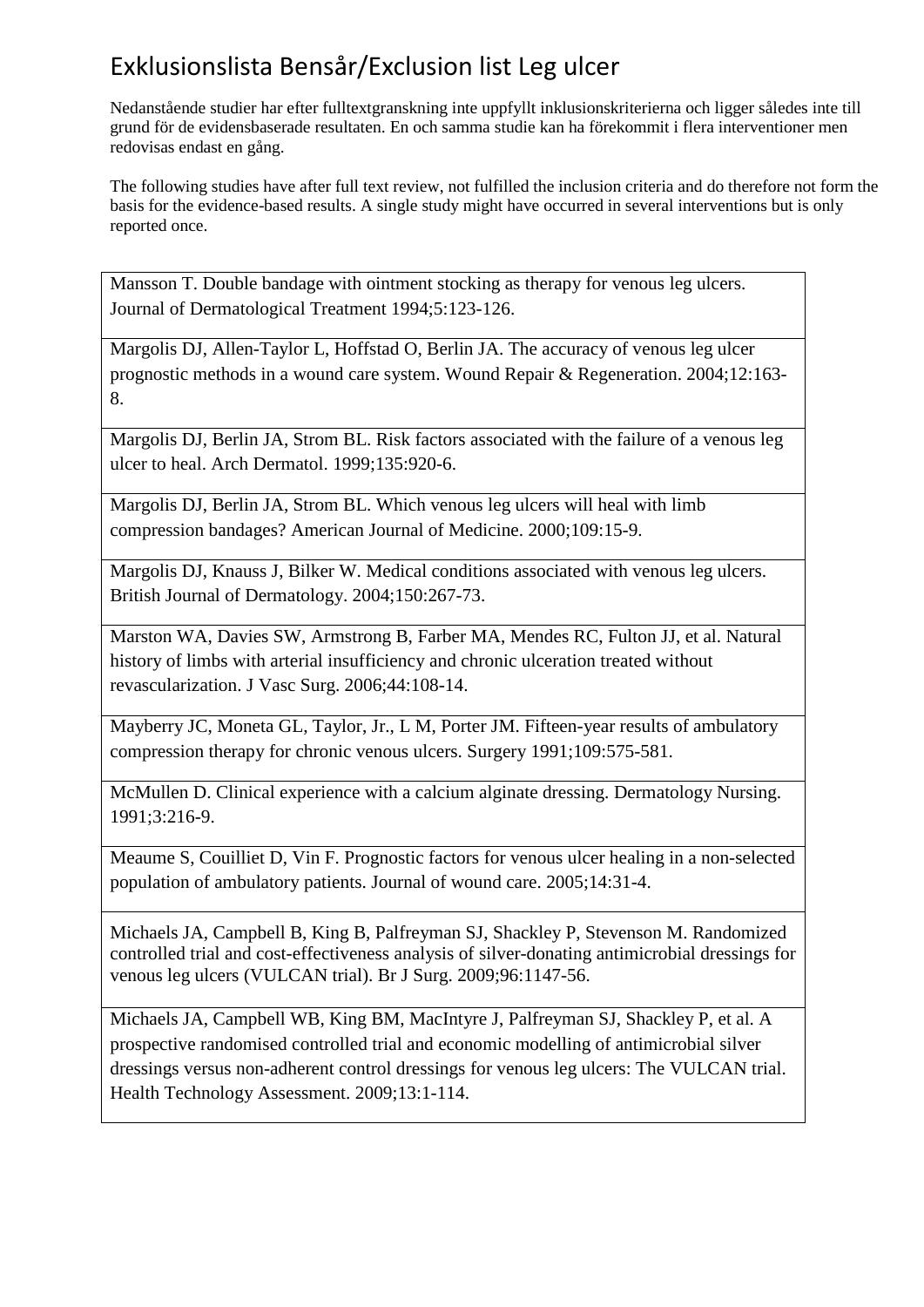Nedanstående studier har efter fulltextgranskning inte uppfyllt inklusionskriterierna och ligger således inte till grund för de evidensbaserade resultaten. En och samma studie kan ha förekommit i flera interventioner men redovisas endast en gång.

The following studies have after full text review, not fulfilled the inclusion criteria and do therefore not form the basis for the evidence-based results. A single study might have occurred in several interventions but is only reported once.

Mid-term results of endoscopic perforator vein interruption for chronic venous insufficiency: Lessons learned from the North American Subfascial Endoscopic Perforator Surgery registry

Milic DJ, Zivic SS, Bogdanovic DC, Jovanovic MM, Jankovic RJ, Milosevic ZD, et al. The influence of different sub-bandage pressure values on venous leg ulcers healing when treated with compression therapy. J Vasc Surg. 2010;51:655-61.

Milic DJ, Zivic SS, Bogdanovic DC, Karanovic ND, Golubovic ZV. Risk factors related to the failure of venous leg ulcers to heal with compression treatment. Journal of Vascular Surgery 2009;49:1242-1247.

Milic DJ, Zivic SS, Bogdanovic DC, Perisic ZD, Milosevic ZD, Jankovic RJ, et al. A randomized trial of the Tubulcus multilayer bandaging system in the treatment of extensive venous ulcers. J Vasc Surg 2007;46:750-5.

Miller C, Kapp S, Newall N, Lewin G, Carville K, Santamaria N, et al. Predicting concordance with multilayer compression bandaging. Journal of wound care. 2011;20:101- 2, 4, 6 Passim.

Moffatt CJ, Doherty DC, Smithdale R, Franks PJ. Clinical predictors of leg ulcer healing. British Journal of Dermatology. 2010;162:51-8.

Moffatt CJ, Dorman MC. Recurrence of leg ulcers within a community ulcer service. Journal of wound care. 1995;4:57-61.

Moffatt CJ, Edwards L, Collier M, Treadwell T, Miller M, Shafer L, et al. A randomised controlled 8-week crossover clinical evaluation of the 3M Coban 2 Layer Compression System versus Profore to evaluate the product performance in patients with venous leg ulcers. Int Wound J. 2008;5:267-79.

Moffatt CJ, Franks PJ. Implementation of a leg ulcer strategy. British Journal of Dermatology. 2004;151:857-67.

Moffatt CJ, Simon DA, Franks PJ, Connolly M, Fielden S, Groarke L, et al. Randomised trial comparing two four-layer bandage systems in the management of chronic leg ulceration. Phlebology. 1999;14:139-42.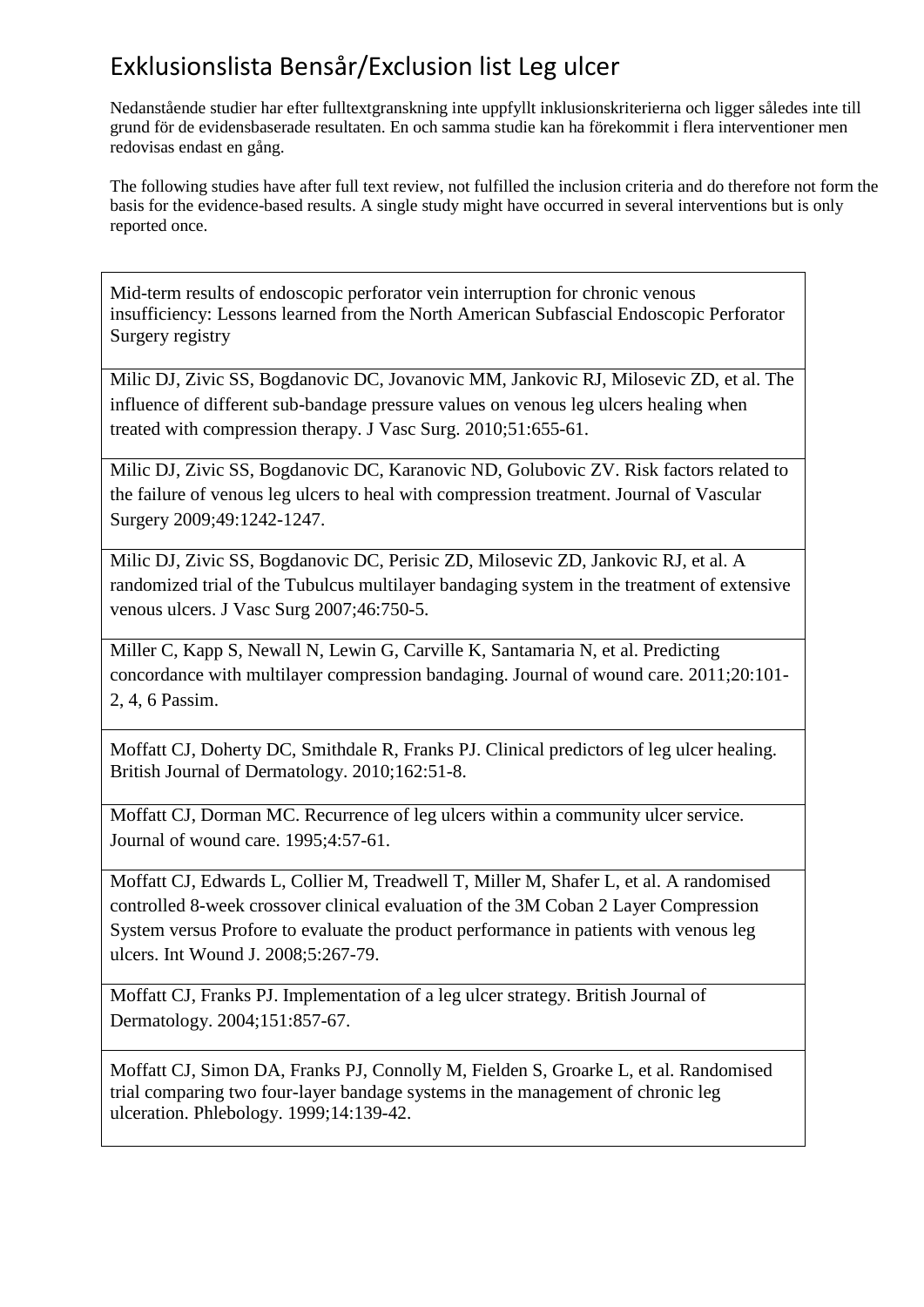Nedanstående studier har efter fulltextgranskning inte uppfyllt inklusionskriterierna och ligger således inte till grund för de evidensbaserade resultaten. En och samma studie kan ha förekommit i flera interventioner men redovisas endast en gång.

The following studies have after full text review, not fulfilled the inclusion criteria and do therefore not form the basis for the evidence-based results. A single study might have occurred in several interventions but is only reported once.

Montori VM, Kavros SJ, Walsh EE, Rooke TW. Intermittent compression pump for nonhealing wounds in patients with limb ischemia. The Mayo Clinic experience (1998- 2000). International Angiology. 2002;21:360-6.

Moore K, Hall V, Paull A, Morris T, Brown S, McCulloch D, et al. Surface bacteriology of venous leg ulcers and healing outcome. Journal of Clinical Pathology. 2010;63:830-4.

Moore RA, Liedl DA, Jenkins S, Andrews KL. Using a silver-coated polymeric substrate for the management of chronic ulcerations: the initial Mayo Clinic experience. Adv Skin Wound Care. 2008;21:517-20.

Moore Z. Honey-impregnated dressings and usual care did not differ for healing venous leg ulcers. Evidence Based Nursing 2008;11.

Morrell CJ, Walters SJ, Dixon S, Collins KA, Brereton LM, Peters J, et al. Cost effectiveness of community leg ulcer clinics: randomised controlled trial. BMJ. 1998;316:1487-91.

Mosti G, Crespi A, Mattaliano V. Comparison between a new, two-component compression system with zinc paste bandages for leg ulcer healing: a prospective, multicenter, randomized, controlled trial monitoring sub-bandage pressures. Wounds: A Compendium of Clinical Research & Practice. 2011;23:126-34.

Mosti G, Iabichella ML, Picerni P, Magliaro A, Mattaliano V. The debridement of hard to heal leg ulcers by means of a new device based on Fluidjet technology. Int Wound J. 2005;2:307-14+27.

Mostow EN, Haraway GD, Dalsing M, Hodde JP, King D. Effectiveness of an extracellular matrix graft (OASIS Wound Matrix) in the treatment of chronic leg ulcers: A randomized clinical trial. Journal of Vascular Surgery 2005;41:837-843.

Mudge M, Leinster SJ, Hughes LE. A prospective 10-year study of the post-thrombotic syndrome in a surgical population. Ann R Coll Surg Engl. 1988;70:249-52.

Muller-Buhl U, Leutgeb R, Bungartz J, Szecsenyi J, Laux G. Expenditure of chronic venous leg ulcer management in German primary care: Results from a population-based study. Int Wound J 2013;10:52-56.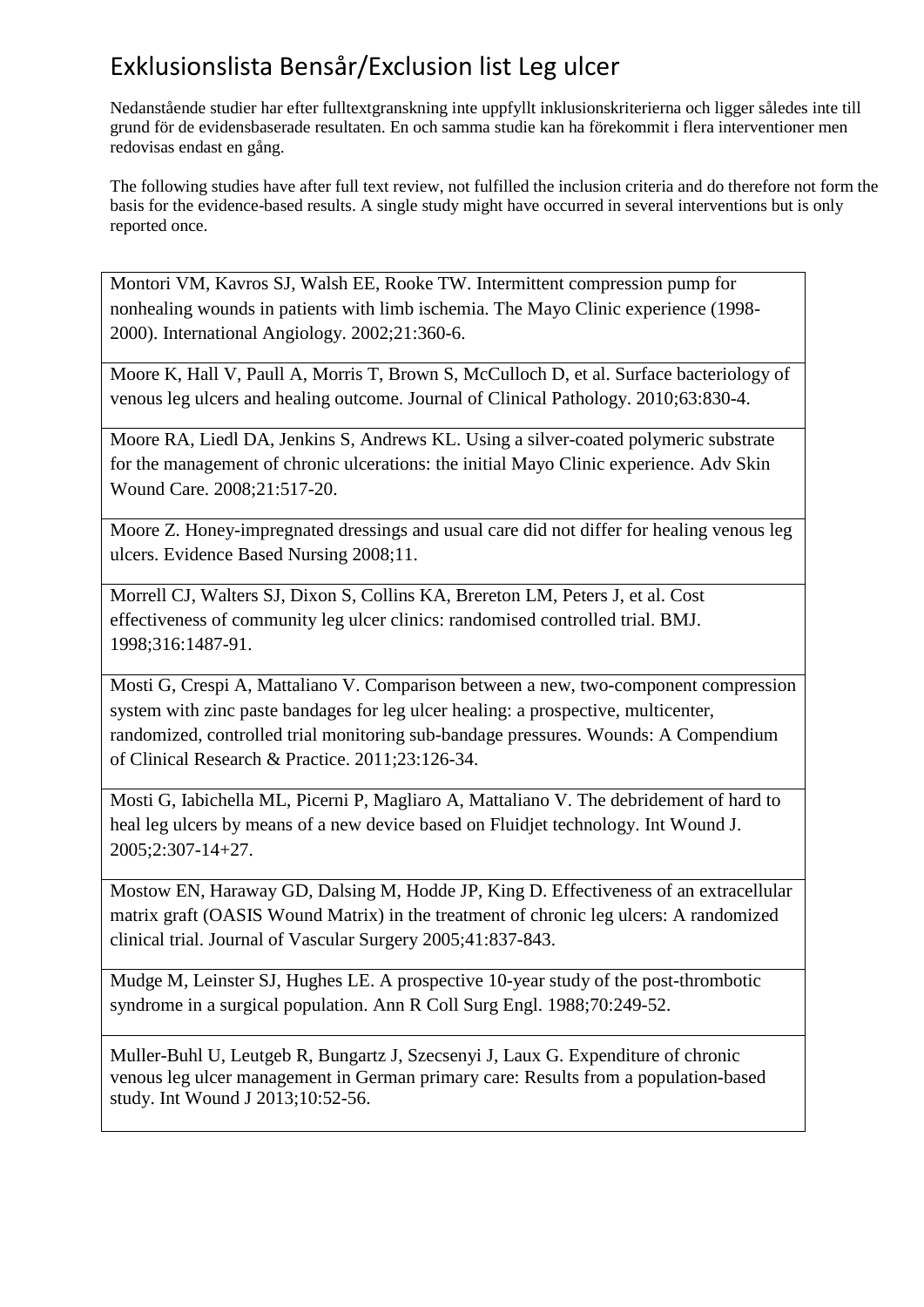Nedanstående studier har efter fulltextgranskning inte uppfyllt inklusionskriterierna och ligger således inte till grund för de evidensbaserade resultaten. En och samma studie kan ha förekommit i flera interventioner men redovisas endast en gång.

The following studies have after full text review, not fulfilled the inclusion criteria and do therefore not form the basis for the evidence-based results. A single study might have occurred in several interventions but is only reported once.

Münter KC, Beele H, Russell L, Crespi A, Gröchenig E, Basse P, et al. Effect of a sustained silver-releasing dressing on ulcers with delayed healing: the CONTOP study. J Wound Care 2006;15:199-206.

Nael R, Rathbun S. Effectiveness of foam sclerotherapy for the treatment of varicose veins. Vascular Medicine. 2010;15:27-32.

Neander K, Hesse F. The protective effects of a new preparation on wound edges. Journal of wound care. 2003;12:369-71.

Neequaye SK, Douglas AD, Hofman D, Wolz M, Sharma R, Cummings R, et al. The difficult venous ulcer: Case series of 177 ulcers referred for vascular surgical opinion following failure of conservative management. Angiology. 2009;60:492-5.

Neglen P, Berry MA, Raju S. Endovascular surgery in the treatment of chronic primary and post-thrombotic iliac vein obstruction. European Journal of Vascular and Endovascular Surgery. 2000;20:560-71.

Nelson EA, Harper DR, Prescott RJ, Gibson B, Brown D, Ruckley CV. Prevention of recurrence of venous ulceration: randomized controlled trial of class 2 and class 3 elastic compression. J Vasc Surg 2006;44:803-8.

Nelson EA, Prescott RJ, Harper DR, Gibson B, Brown D, Ruckley CV. A factorial, randomized trial of pentoxifylline or placebo, four-layer or single-layer compression, and knitted viscose or hydrocolloid dressings for venous ulcers. J Vasc Surg 2007;45:134-41.

Nelson EA. 4 layer bandaging reduced healing time and saved nursing time and cost in venous leg ulcer. Evidence Based Medicine. 2004;9.

Nelson EA. Adding topical pale sulfonated shale oil to compression therapy and moist wound care reduced venous leg ulcer size but had no effect on complete wound healing after 20 weeks. Evidence Based Nursing. 2006;9.

Nelzén O, Bergqvist D, Lindhagen A, Hallböök T. Chronic leg ulcers: an underestimated problem in primary health care among elderly patients. Journal of Epidemiology & Community Health. 1991;45:184-7.

Nelzen O, Bergqvist D, Lindhagen A. Long-term prognosis for patients with chronic leg ulcers: a prospective cohort study. Eur J Vasc Endovasc Surg. 1997;13:500-8.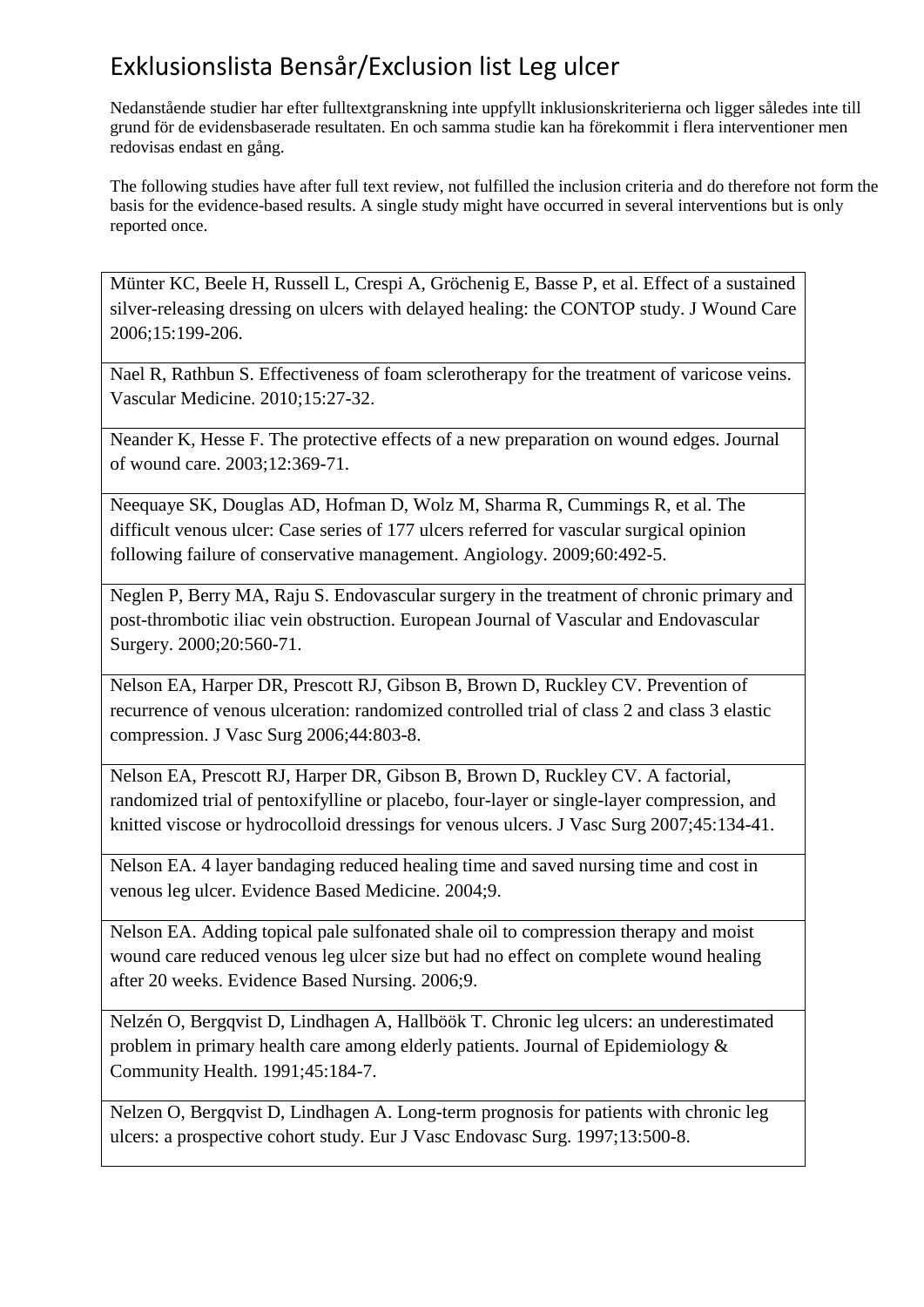Nedanstående studier har efter fulltextgranskning inte uppfyllt inklusionskriterierna och ligger således inte till grund för de evidensbaserade resultaten. En och samma studie kan ha förekommit i flera interventioner men redovisas endast en gång.

The following studies have after full text review, not fulfilled the inclusion criteria and do therefore not form the basis for the evidence-based results. A single study might have occurred in several interventions but is only reported once.

Nelzen O, Fransson I, Swedish Seps Study G. Early results from a randomized trial of saphenous surgery with or without subfascial endoscopic perforator surgery in patients with a venous ulcer. Br J Surg. 2011;98:495-500.

Nelzen O. Prospective study of safety, patient satisfaction and leg ulcer healing following saphenous and subfascial endoscopic perforator surgery. Br J Surg. 2000;87:86-91.

NewsCaps: Silver-eluting antimicrobial dressings don't help leg ulcers. American Journal of Nursing 2010;110:20.

Nikolovska S, Arsovski A, Damevska K, Gocev G, Pavlova L. Evaluation of two different intermittent pneumatic compression cycle settings in the healing of venous ulcers: a randomized trial. Med Sci Monit 2005;11:CR337-43.

Nikolovska S, Pavlova L, Petrova N, Gocev G, Ivanovski M. Pentoxifylline--efficient in the treatment of venous ulcers in the absence of compression? Acta Dermatovenerol Croat 2002;10:9-13.

Norgren L, Alwmark A, Angqvist KA, Hedberg B, Bergqvist D, Takolander R, et al. A stable prostacyclin analogue (Iloprost) in the treatment of ischaemic ulcers of the lower limb. A Scandinavian-Polish placebo controlled, randomised multicenter study. European Journal of Vascular Surgery 1990;4:463-467.

Norkus A, Dargis V, Thomsen JK, Harding KG, Ivins N, Serra N, et al. Use of a hydrocapillary dressing in the management of highly exuding ulcers: a comparative study. Journal of wound care. 2005;14:429-32.

Obermayer A, Gostl K, Walli G, Benesch T. Chronic venous leg ulcers benefit from surgery: Long-term results from 173 legs. Journal of Vascular Surgery 2006;44:572-579.

O'Connell SM, Impeduglia T, Hessler K, Wang X, Carroll RJ, Dardik H. Autologous platelet-rich fibrin matrix as cell therapy in the healing of chronic lower-extremity ulcers. Wound Repair & Regeneration. 2008;16:749-56.

Oien RF, Hakansson A, Hansen BU, Bjellerup M. Pinch grafting of chronic leg ulcers in primary care: Fourteen years' experience. Acta Derm Venereol. 2002;82:275-8.

Oien RF, Hakansson A, Ovhed I, Hansen BU. Wound management for 287 patients with chronic leg ulcers demands 12 full-time nurses: Leg ulcer epidemiology and care in a welldefined population in southern Sweden. Scand J Prim Health Care. 2000;18:220-5.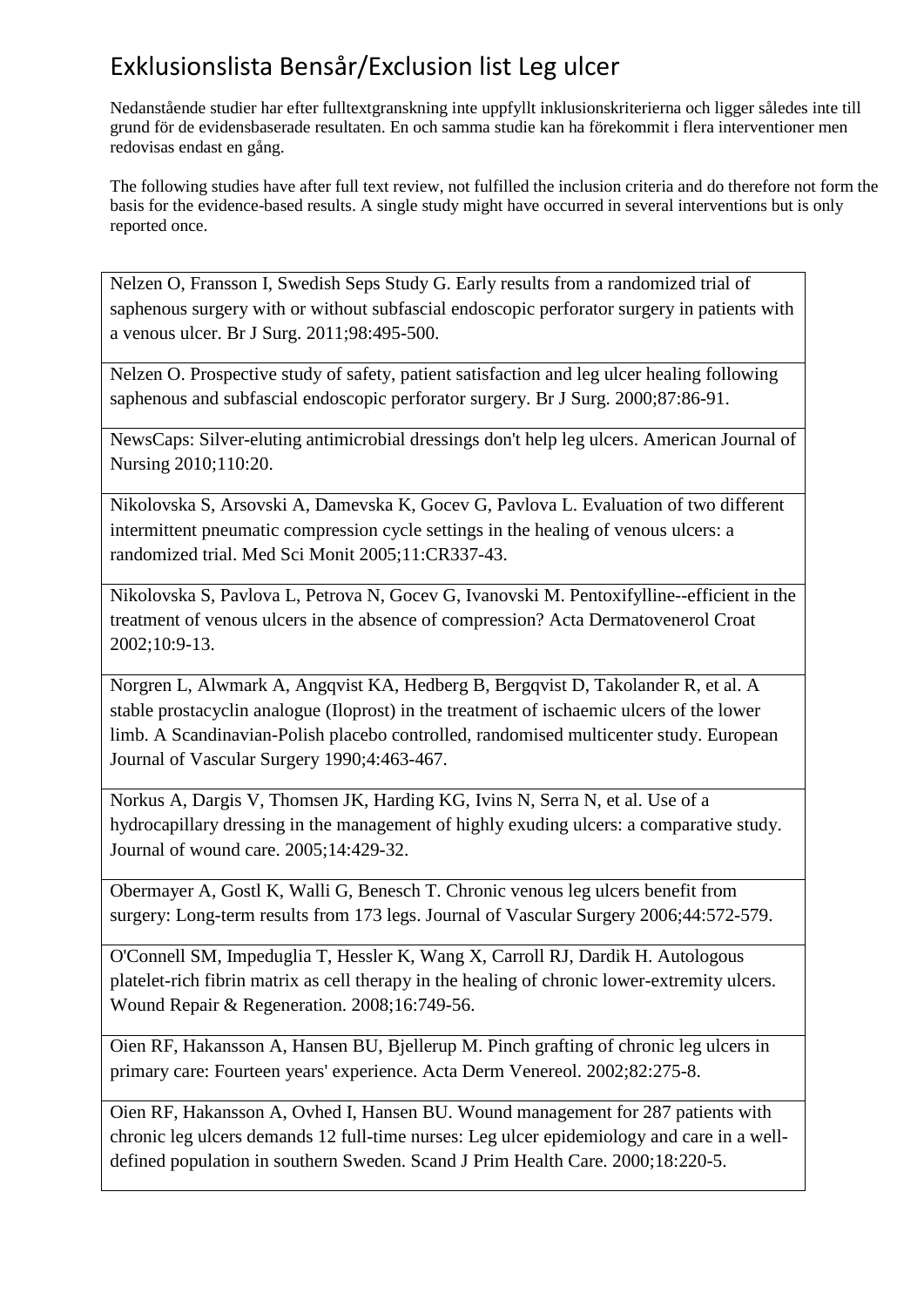Nedanstående studier har efter fulltextgranskning inte uppfyllt inklusionskriterierna och ligger således inte till grund för de evidensbaserade resultaten. En och samma studie kan ha förekommit i flera interventioner men redovisas endast en gång.

The following studies have after full text review, not fulfilled the inclusion criteria and do therefore not form the basis for the evidence-based results. A single study might have occurred in several interventions but is only reported once.

Öien RF, Tennvall GR. Accurate diagnosis and effective treatment of leg ulcers reduce prevalence, care time and costs. Journal of wound care. 2006;15:259-62.

Olson JM, Raugi GJ, Nguyen VQ, Yu O, Reiber GE. Guideline concordant venous ulcer care predicts healing in a tertiary care veterans affairs medical center. Wound Repair and Regeneration 2009;17:666-670.

Oxpentifylline for venous leg ulcers. Drug and Therapeutics Bulletin 1991;29:59-60.

Pankhurst S. Should ABPI be measured in patients with healed venous leg ulcers every three months? Journal of wound care. 2004;13:438-40.

Parboteeah S, Brown A. Managing chronic venous leg ulcers with zinc oxide paste bandages. Br J Nurs. 2008;17:S30, S2, S4-6.

Partsch H, Damstra RJ, Tazelaar DJ, Schuller-Petrovic S, Velders AJ, de R, et al. Multicentre, randomised controlled trial of four-layer bandaging versus short-stretch bandaging in the treatment of venous leg ulcers. Vasa. 2001;30:108-13.

Pascarella L, Bergan JJ, Yamada C, Mekenas L. Venous ansgiomata: Treatment with sclerosant foam. Ann Vasc Surg. 2005;19:457-64.

Pianigiani E, Di S, F C, Ierardi F, Taddeucci P, Andreassi A, et al. Dermal allograft plus autologous epidermal graft: evaluation of two different techniques in chronic, nonhealing leg ulcers. Wounds: A Compendium of Clinical Research & Practice. 2004;16:91-6.

Piaserico S, Larese F, Recchia GP, Corradin MT, Scardigli F, Gennaro F, et al. Allergic contact sensitivity in elderly patients. Aging - Clinical and Experimental Research. 2004;16:221-5.

Polignano R, Bonadeo P, Gasbarro S, Allegra C. A randomised controlled study of fourlayer compression versus Unna's Boot for venous ulcers. Journal of wound care. 2004;13:21-4.

Polignano R, Guarnera G, Bonadeo P. Evaluation of SurePress Comfort: a new compression system for the management of venous leg ulcers. Journal of wound care. 2004;13:387-91.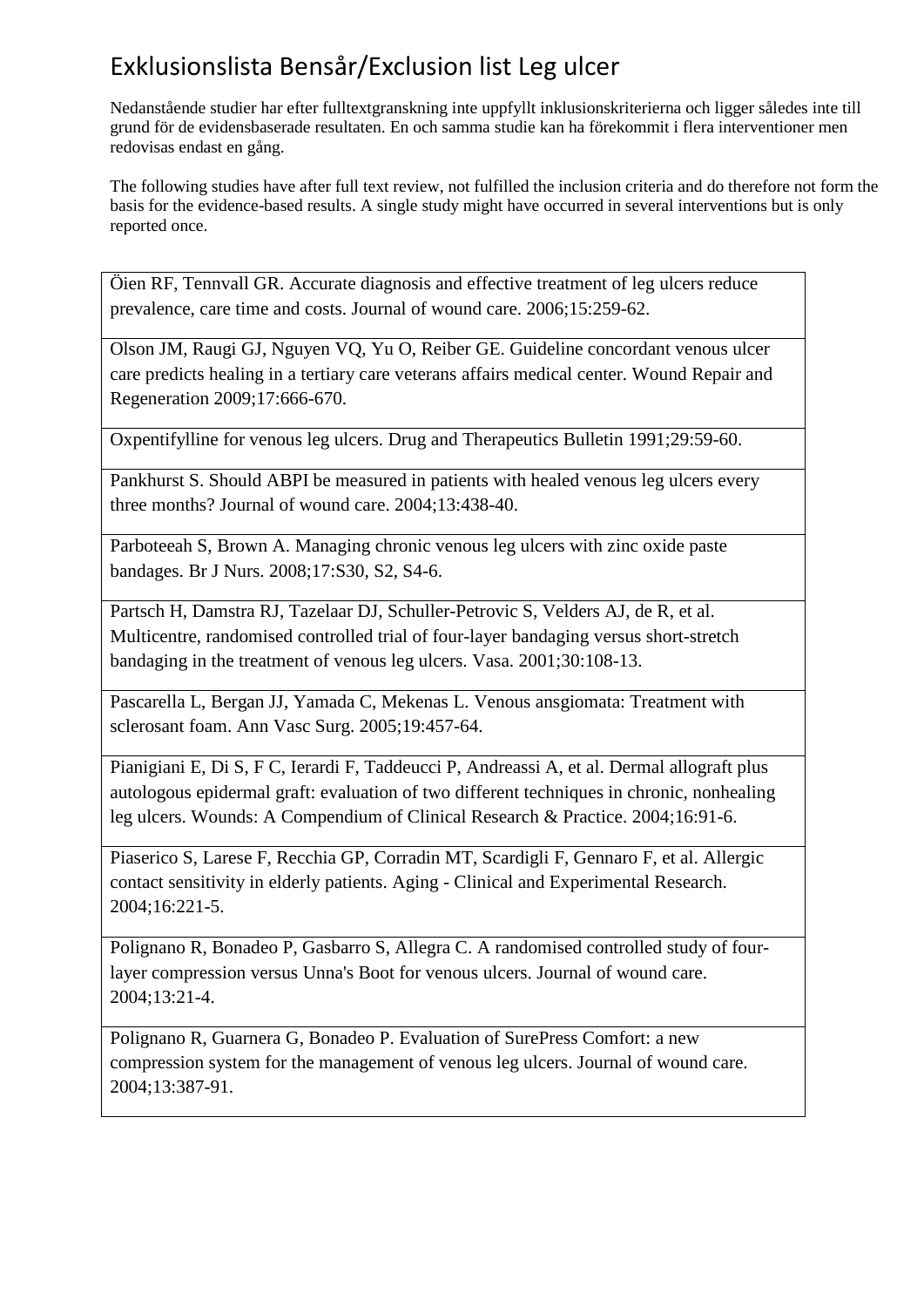Nedanstående studier har efter fulltextgranskning inte uppfyllt inklusionskriterierna och ligger således inte till grund för de evidensbaserade resultaten. En och samma studie kan ha förekommit i flera interventioner men redovisas endast en gång.

The following studies have after full text review, not fulfilled the inclusion criteria and do therefore not form the basis for the evidence-based results. A single study might have occurred in several interventions but is only reported once.

Price PE, Fagervik-Morton H, Mudge EJ, Beele H, Ruiz JC, Nystrøm TH, et al. Dressingrelated pain in patients with chronic wounds: an international patient perspective. Int Wound J. 2008;5:159-71.

Quality of life in venous ulceration: A randomized trial of two bandage systems

Rainey J. A comparison of two dressings in the treatment of heavily exuding leg ulcers. Journal of wound care. 1993;2:199-200.

Rainey J. Comparing dressings. Journal of Community Nursing. 1996;10:16-7.

Raju S, Hollis K, Neglen P. Use of Compression Stockings in Chronic Venous Disease: Patient Compliance and Efficacy. Ann Vasc Surg. 2007;21:790-5.

Randomised trial comparing four layer with Actico cohesive short stretch compression bandaging in the management of chronic venous ulceration: presented at The Tissue Viability Nurse Conference in Blackpool 8th April 2003 on behalf of the Wound Healing Nursing Research Group. Centre for Research and Implementation of Clinical Practice. 2003;8.

Randomized, double-blind, placebo-controlled, dose- ranging study of granulocytemacrophage colony stimulating factor in patients with chronic venous leg ulcers

Renner R, Gebhardt C, Simon JC, Seikowski K. Changes in quality of life for patients with chronic venous insufficiency, present or healed leg ulcers. JDDG - Journal of the German Society of Dermatology. 2009;7:953-60.

Rivera-Arce E, Chavez-Soto MA, Herrera-Arellano A, Arzate S, Aguero J, Feria-Romero IA, et al. Therapeutic effectiveness of a Mimosa tenuiflora cortex extract in venous leg ulceration treatment. J Ethnopharmacol. 2007;109:523-8.

Robson MC, Phillips TJ, Falanga V, Odenheimer DJ, Parish LC, Jensen JL, et al. Randomized trial of topically applied repifermin (recombinant human keratinocyte growth factor-2) to accelerate wound healing in venous ulcers. Wound Repair Regen. 2001;9:347- 52.

Romanelli M, Dini V, Barbanera S, Bertone MS. Evaluation of the efficacy and tolerability of a solution containing propyl betaine and polihexanide for wound irrigation. Skin Pharmacol Physiol. 2010;23 Suppl:41-4.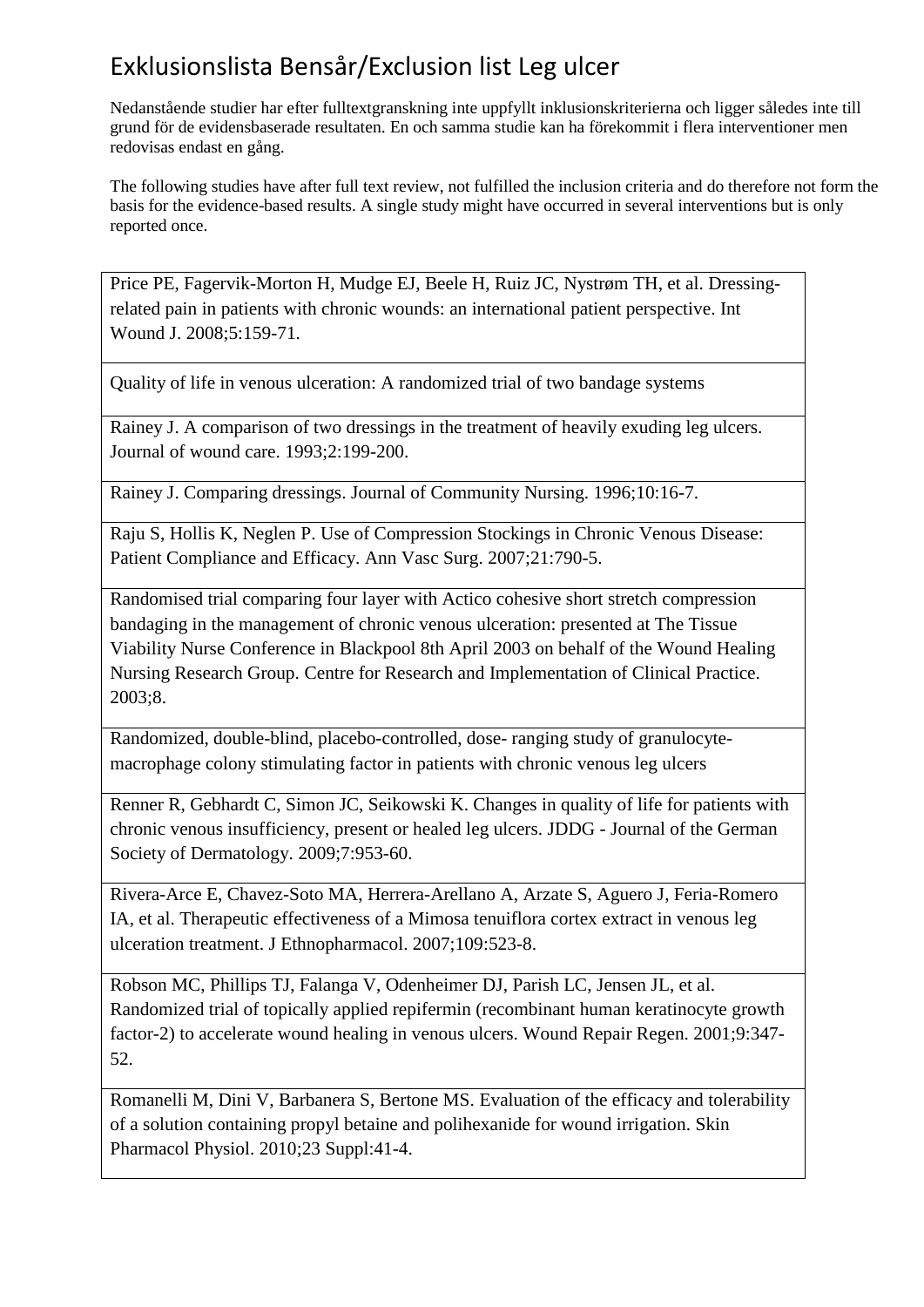Nedanstående studier har efter fulltextgranskning inte uppfyllt inklusionskriterierna och ligger således inte till grund för de evidensbaserade resultaten. En och samma studie kan ha förekommit i flera interventioner men redovisas endast en gång.

The following studies have after full text review, not fulfilled the inclusion criteria and do therefore not form the basis for the evidence-based results. A single study might have occurred in several interventions but is only reported once.

Romanelli M, Dini V, Bertone M, Barbanera S, Brilli C. OASIS(registered trademark) wound matrix versus Hyaloskin(registered trademark) in the treatment of difficult-to-heal wounds of mixed arterial/venous aetiology. Int Wound J. 2007;4:3-7+39.

Romanelli M, Dini V, Polignano R, Bonadeo P, Maggio G. Ibuprofen slow-release foam dressing reduces wound pain in painful exuding wounds: Preliminary findings from an international real-life study. Journal of Dermatological Treatment. 2009;20:19-26.

Romanelli M, Dini V, Vowden P, Agren MS. Amelogenin, an extracellular matrix protein, in the treatment of venous leg ulcers and other hard-to-heal wounds: experimental and clinical evidence. Clin Interv Aging. 2008;3:263-72.

Roztocil K, Stvrtinova V, Strejcek J. Efficacy of a 6-month treatment with Daflon 500 mg in patients with venous leg ulcers associated with chronic venous insufficiency. International Angiology. 2003;22:24-31.

Ruffieux P, Hommel L, Saurat JH. Long-term assessment of chronic leg ulcer treatment by autologous shin grafts. Dermatology. 1997;195:77-80.

Schmeller W, Gaber Y, Gehl HB. Shave therapy is a simple, effective treatment of persistent venous leg ulcers. J Am Acad Dermatol. 1998;39:232-8.

Scriven JM, Taylor LE, Wood AJ, Bell PR, Naylor AR, London NJ. A prospective randomised trial of four-layer versus short stretch compression bandages for the treatment of venous leg ulcers. Ann R Coll Surg Engl. 1998;80:215-20.

Serra R, Buffone G, De F, Mastrangelo D, Vitagliano T, Greco M. Skin grafting followed by low-molecular-weight heparin long-term therapy in chronic venous leg ulcers. Ann Vasc Surg 2012;26:190-197.

Shammas NW, Lemke JH, Dippel EJ, McKinney DE, Takes VS, Youngblut M, et al. Inhospital complications of peripheral vascular interventions using unfractionated heparin as the primary anticoagulant. Journal of Invasive Cardiology. 2003;15:242-6.

Shrivastava R. Clinical evidence to demonstrate that simultaneous growth of epithelial and fibroblast cells is essential for deep wound healing. Diabetes Research and Clinical Practice 2011;92:92-99.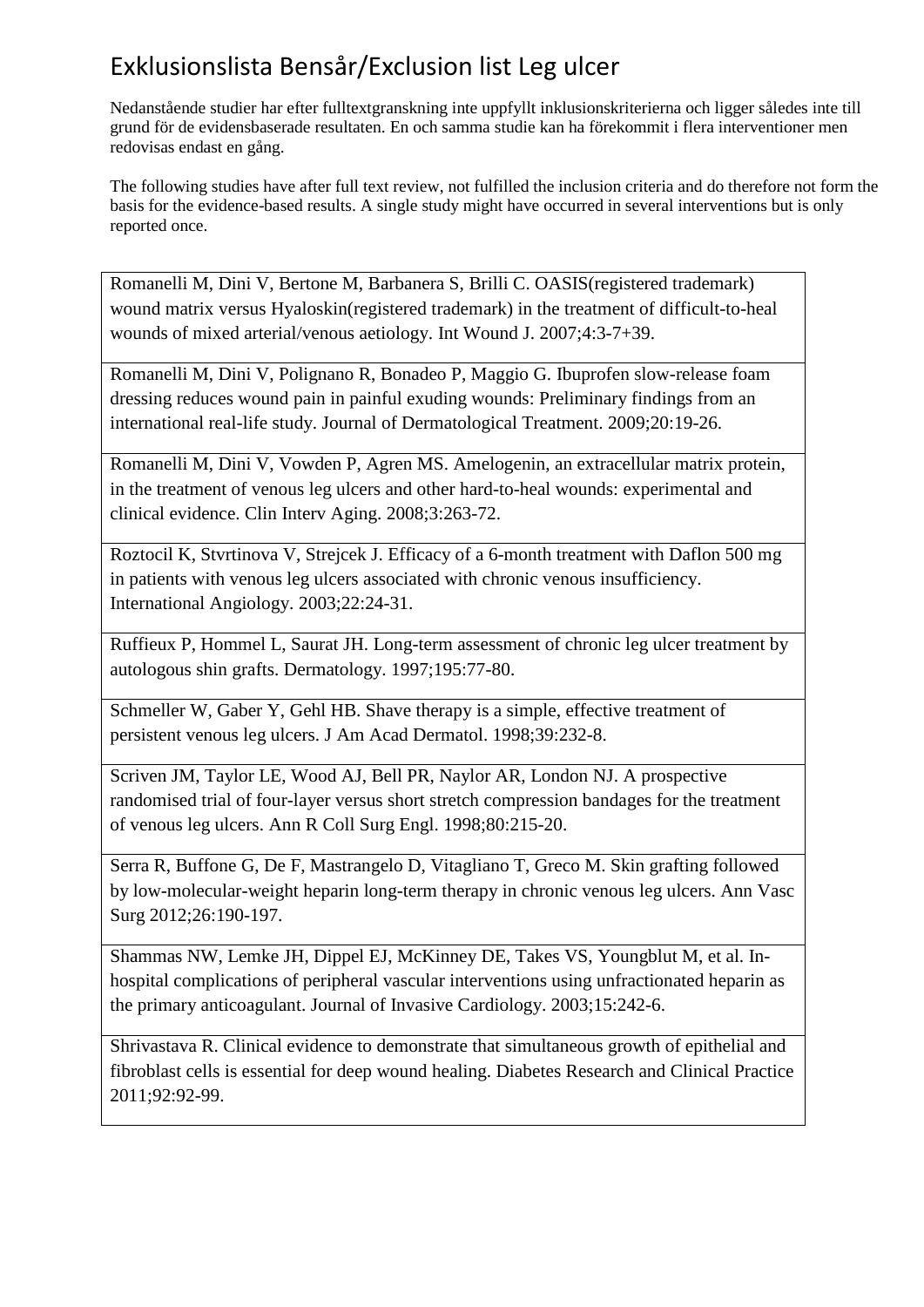Nedanstående studier har efter fulltextgranskning inte uppfyllt inklusionskriterierna och ligger således inte till grund för de evidensbaserade resultaten. En och samma studie kan ha förekommit i flera interventioner men redovisas endast en gång.

The following studies have after full text review, not fulfilled the inclusion criteria and do therefore not form the basis for the evidence-based results. A single study might have occurred in several interventions but is only reported once.

Smart V, Alavi A, Coutts P, Fierheller M, Coelho S, Linn H, et al. Contact allergens in persons with leg ulcers: A Canadian study in contact sensitization. International Journal of Lower Extremity Wounds. 2008;7:120-5.

Steenvoorde P, Jacobi CE, Van D, Oskam J. Maggot debridement therapy of infected ulcers: patient and wound factors influencing outcome - a study on 101 patients with 117 wounds. Ann R Coll Surg Engl. 2007;89:596-602.

Systemic treatment of venous leg ulcers with high doses of pentoxifylline: efficacy in a randomized, placebo-controlled trial

Taradaj J, Franek A, Brzezinska-Wcislo L, Blaszczak E, Polak A. Randomized trial of medical compression stockings versus two-layer short-stretch bandaging in the management of venous leg ulcers. Phlebologie 2009;38:157-163.

Taradaj J, Franek A, Cierpka L, Brzezinska-Wcislo L, Blaszczak E, Polak A, et al. Early and long-term results of physical methods in the treatment of venous leg ulcers: randomized controlled trial. Phlebology 2011;26:237-45.

Tausche A, Skaria M, Böhlen L, Liebold K, Hafner J, Friedlein H, et al. An autologous epidermal equivalent tissue-engineered from follicular outer root sheath keratinocytes is as effective as split-thickness skin autograft in recalcitrant vascular leg ulcers. Wound Repair & Regeneration. 2003;11:248-52.

Tawes RL, Barron ML, Coello AA, Joyce DH, Kolvenbach R. Optimal therapy for advanced chronic venous insufficiency. J Vasc Surg. 2003;37:545-51.

Taylor SM, Kalbaugh CA, Blackhurst DW, Cass AL, Trent EA, Langan I, et al. Determinants of functional outcome after revascularization for critical limb ischemia: An analysis of 1000 consecutive vascular interventions. Journal of Vascular Surgery. 2006;44:747-56.

Treatment of venous leg ulcers with 5% amikacin gel: Phase IV trial

Tripathi R, Sieunarine K, Abbas M, Durrani N. Deep venous valve reconstruction for nonhealing leg ulcers: Techniques and results. ANZ J Surg. 2004;74:34-9.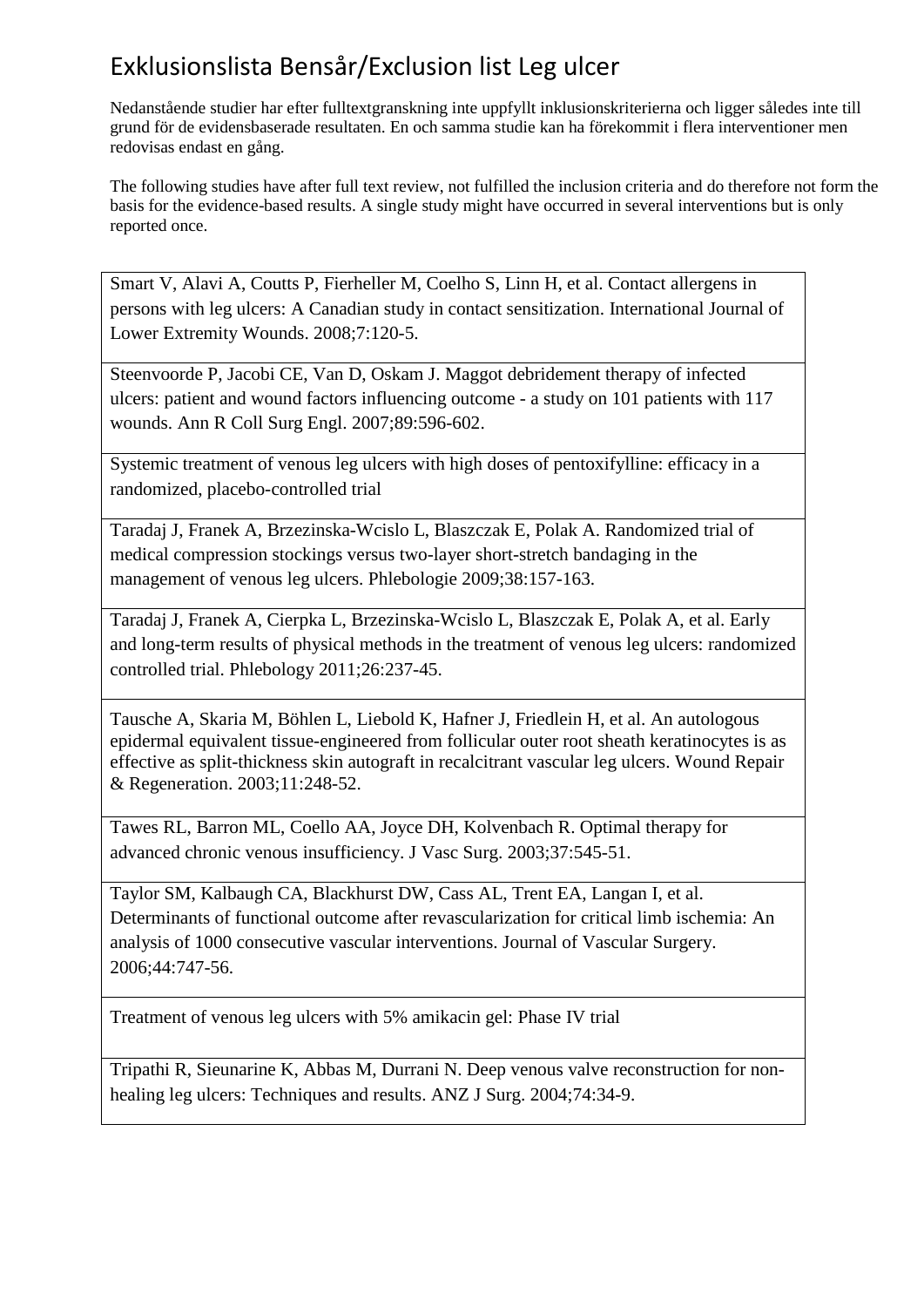Nedanstående studier har efter fulltextgranskning inte uppfyllt inklusionskriterierna och ligger således inte till grund för de evidensbaserade resultaten. En och samma studie kan ha förekommit i flera interventioner men redovisas endast en gång.

The following studies have after full text review, not fulfilled the inclusion criteria and do therefore not form the basis for the evidence-based results. A single study might have occurred in several interventions but is only reported once.

Ukat A, Konig M, Vanscheidt W, Munter KC. Short-stretch versus multilayer compression for venous leg ulcers: a comparison of healing rates. Journal of wound care. 2003;12:139- 43.

van G, W B, Hop WC, van P, M C, Mackaay AJ, et al. Conservative versus surgical treatment of venous leg ulcers: a prospective, randomized, multicenter trial. J Vasc Surg 2006;44:563-71.

Vanscheidt W, Kohnen R, Achhammer I. Tubulcus(registered trademark) compression therapy of venous leg ulcer - Results of a large prospective post-marketing observeillance study. Phlebologie. 2004;33:12-6.

Vanscheidt W, Sibbald RG, Eager CA. Comparing a foam composite to a hydrocellular foam dressing in the management of venous leg ulcers: a controlled clinical study. Ostomy Wound Manage. 2004;50:42-55.

Vanscheidt W, Ukat A, Horak V, Bruning H, Hunyadi J, Pavlicek R, et al. Treatment of recalcitrant venous leg ulcers with autologous keratinocytes in fibrin sealant: a multinational randomized controlled clinical trial. Wound Repair Regen 2007;15:308-15.

Vowden P, Romanelli M, Price P. Effect of amelogenin extracellular matrix protein and compression on hard-to-heal venous leg ulcers. Journal of wound care. 2007;16:189-95.

Vuerstaek JD, Vainas T, Wuite J, Nelemans P, Neumann MH, Veraart JC. State-of-the-art treatment of chronic leg ulcers: A randomized controlled trial comparing vacuum-assisted closure (V.A.C.) with modern wound dressings. J Vasc Surg. 2006;44:1029-37; discussion 38.

Wall MA. Percutaneous transluminal angioplasty for critical lower limb ischaemia: Operative and early postoperative analysis. Medical Science Research. 1999;27:783-8.

Werner-Schlenzka H, Lehnert W. Topical treatment of venous leg ulcers with a prostacyclin hydrogel: a double blind trial. Prostaglandins Leukot Essent Fatty Acids 1994;51:203-6.

Westerhof W, Jansen FC, de W, F S, Cormane RH. Controlled double-blind trial of fibrinolysin-desoxyribonuclease (Elase) solution in patients with chronic leg ulcers who are treated before autologous skin grafting. J Am Acad Dermatol 1987;17:32-9.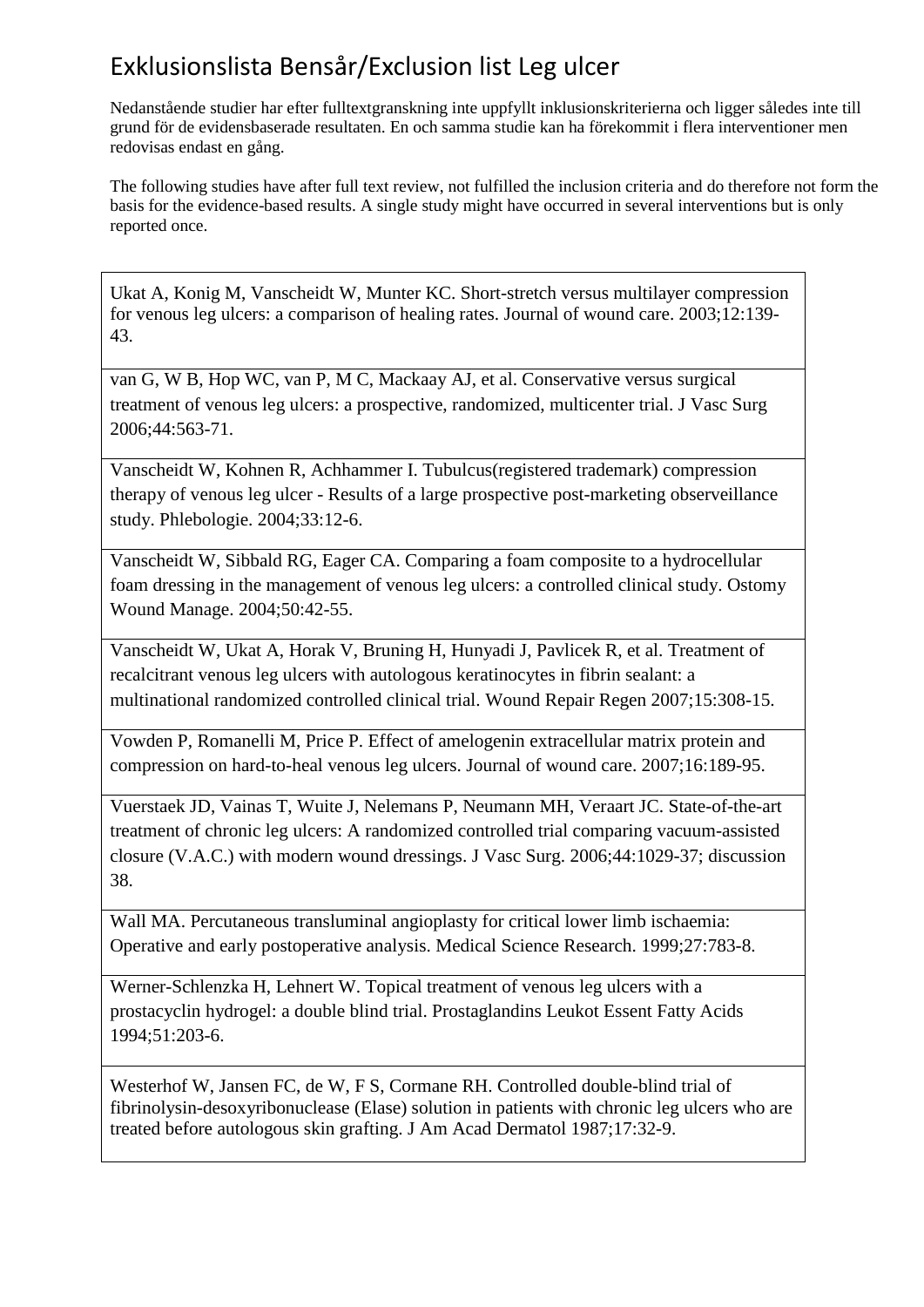Nedanstående studier har efter fulltextgranskning inte uppfyllt inklusionskriterierna och ligger således inte till grund för de evidensbaserade resultaten. En och samma studie kan ha förekommit i flera interventioner men redovisas endast en gång.

The following studies have after full text review, not fulfilled the inclusion criteria and do therefore not form the basis for the evidence-based results. A single study might have occurred in several interventions but is only reported once.

Westerhof W, Mekkes JR, Zeegelaar JE, Verschoor J. Cleaning of chronic recalcitrant wounds with polysaccharide pads. Phlebologie. 1994;23:156-60.

Weyandt GH, Bauer B, Berens N, Hamm H, Broecker EB. Split-skin grafting from the scalp: The hidden advantage. Dermatologic Surgery. 2009;35:1873-9.

Wong IK, Andriessen A, Charles HE, Thompson D, Lee DT, So WK, et al. Randomized controlled trial comparing treatment outcome of two compression bandaging systems and standard care without compression in patients with venous leg ulcers. J Eur Acad Dermatol Venereol. 2012;26:102-10.

Wong IK, Andriessen A, Lee DT, Thompson D, Wong LY, Chao DV, et al. Randomized controlled trial comparing treatment outcome of two compression bandaging systems and standard care without compression in patients with venous leg ulcers. J Vasc Surg 2012.

Wong KYI. Comparison of four-layer compression bandage, short-stretch compression bandage, and usual care in the treatment of venous ulcer for older people in the community. Chinese University of Hong Kong 2008;375.

Woo KY, Sibbald RG. The improvement of wound-associated pain and healing trajectory with a comprehensive foot and leg ulcer care model. Journal of Wound, Ostomy & Continence Nursing. 2009;36:184-93.

Zamboni P, Cisno C, Marchetti F, Mazza P, Fogato L, Carandina S, et al. Haemodynamic CHIVA correction surgery versus compression for primary venous ulcers: First year results. Phlebology. 2004;19:28-34.

Zamboni P, Cisno C, Marchetti F, Mazza P, Fogato L, Carandina S, et al. Minimally invasive surgical management of primary venous ulcers vs. compression treatment: a randomized clinical trial. Eur J Vasc Endovasc Surg. 2003;25:313-8.

Zmudzinska M, Czarnecka-Operacz M, Silny W. Analysis of antibiotic susceptibility and resistance of leg ulcer bacterial flora in patients hospitalized at Dermatology Department, Poznan University Hospital. Acta Dermatovenerologica Croatica. 2005;13:173-6.

Zuloff-Shani A, Adunsky A, Even-Zahav A, Semo H, Orenstein A, Tamir J, et al. Hard to heal pressure ulcers (stage III-IV): Efficacy of injected activated macrophage suspension (AMS) as compared with standard of care (SOC) treatment controlled trial. Archives of Gerontology and Geriatrics. 2010;51:268-72.